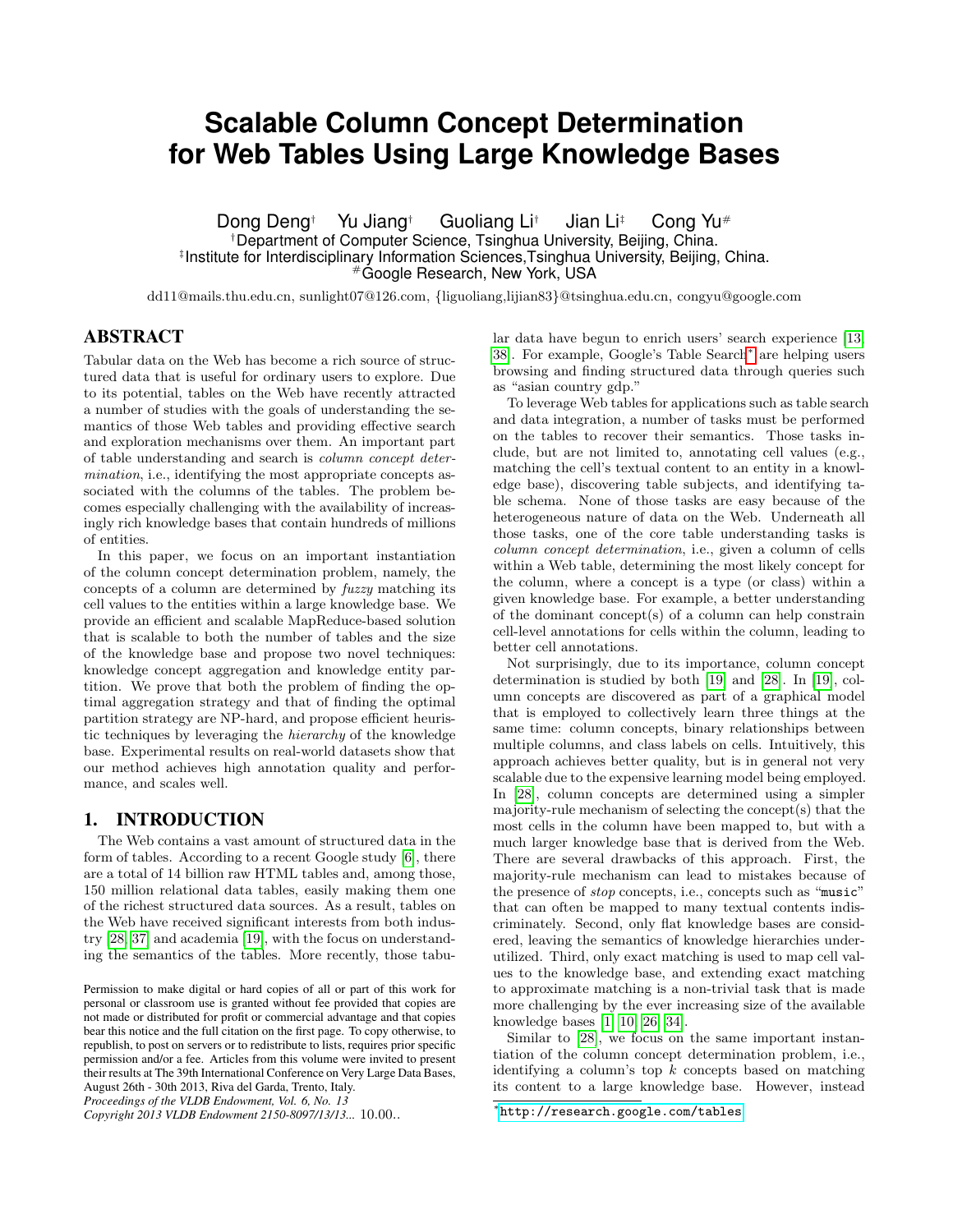of restricting the matching to be exact and the ranking of the concept to be majority-rule (which are what made the previous approach scalable), we aim to provide a solution that allows both fuzzy matching and ranking of the concepts based on more general similarity functions, without sacrificing scalability. This solution enables us to produce column concepts that are as good as those produced by [\[19\]](#page-11-3), but in a much more scalable fashion.

More specifically, we identify top  $k$  similar concepts from the knowledge base, where the similarity between a concept and a column is quantified based on the matching between the entities in the concept and the cell values of the column. Fuzzy matching is enabled between the cell values and knowledge entities, such that "George Bush" and "George W. Bush" can be matched. A more general set of similarity functions can be adopted to allow more flexible ranking of the candidate concepts than simple majority-rule. Both features are accomplished without compromising the scalability of the whole process.

Contributions: (1) We extend MapReduce-based similarityjoins to support scalable column concept determination. (2) We propose a knowledge concept aggregation based method which aggregates knowledge concepts into groups. Computations can then be shared for concepts in the same group. (3) We devise a knowledge entity partition based method which partitions entities into different partitions. For each column, only the necessary partitions are used to annotate the column while large numbers of unnecessary partitions are pruned. (4) We prove that both the problem of finding the optimal aggregation strategy and that of finding the optimal partition strategy are NP-hard. We utilize the knowledge hierarchy to heuristically generate high-quality groups and partitions. (5) Experimental results on realworld datasets show that our method achieves high annotation quantity and performance, and scales well.

Paper Structure: We formalize the problem in Section [2](#page-1-0) and review related works in Section [3.](#page-2-0) A similarity-join based framework is discussed in Section [4.](#page-3-0) We propose an aggregation based method in Section [5](#page-4-0) and a partition based method in Section [6.](#page-7-0) Experimental results are reported in Section [7.](#page-9-0) We conclude the paper in Section [8.](#page-11-10)

# <span id="page-1-0"></span>2. PRELIMINARIES

# 2.1 Problem Statement

Data Model: A knowledge base consists of many types (or concepts). In the paper we use the terms "concepts" and "types" interchangeably. Each type has a set of large numbers of entities (or instances). The knowledge base has a hierarchy and can be modelled as a Directed Acyclic Graph. Each node in the graph is a type or an entity. Each edge between two type nodes indicates the subtype relationship of the two types. Each edge between a type node and an entity node denotes the entity belongs to the type. For example, Figure [1](#page-2-1) shows a partial knowledge base, where the leaf-level nodes are entities, e.g., "Forrest Gump", and intermediatelevel nodes are types, e.g., "/film" and "/film/drama". Type "/film/drama" is a subtype of "/film". "Forrest Gump" and "Catch Me If You Can" are entities of type "/film/drama".

We consider a table as consisting of a sequence of columns, each of which has a set of cell values. For example, Table [1](#page-2-2) illustrates a Web table with 4 columns.

Problem Formulation: Given a large set (tens or hundreds of millions) of tables from the Web, and a comprehensive knowledge base (with tens or hundreds of millions of entities), for each column of all the tables, efficiently identify top-k types from the knowledge base that can be used to describe the column based on a user provided similarity function. More specifically, a column C can be described by a type T if T shares significant similarity with C. Our goal is to identify top- $k$  types with the highest similarities to label all the columns, with an emphasis on efficiency and scalability. In the paper we focus on using the cell content and extracting concepts from the content of the cells. For example, the second column of the table in Table [1](#page-2-2) should be annotated with "/film", while the third column should be annotated with "/people/director".

To better describe a column, the identified types and the column should have large similarity. Based on this observation, we utilize similarity functions to quantify the similarity between a type and a column.

# 2.2 Similarity Functions

Given a column C and a type T, we define their similarity as the set similarity of  $C$ 's cell-value set, denoted by  $V_c$ , and T's entity set, denoted by E<sub>T</sub>. Existing set similarity can be broadly classified into two categories: exact matching similarity and fuzzy matching similarity.

Exact-matching Similarity Functions: They define the similarity based on the overlap of the two sets. We take the following well-known set similarity functions as examples.

Overlap Similarity:  $\text{Sim}(C, T) = |V_C \cap E_T|$ . Jaccard Similarity:  $\text{Sim}(C, T) = \frac{|v_C \cap E_T|}{|v_C| + |E_T| - |v_C \cap E_T|}$ . Cosine Similarity:  $\text{Sim}(C, T) = \frac{|V_C \cap E_T|}{\sqrt{|V_C|} |V_T|}$  $\frac{|C| |E_T|}{|V_C| |E_T|}$ . Dice Similarity:  $\text{Sim}(C, T) = \frac{2|V_C \cap E_T|}{|V_C| + |E_T|}$ .

Weighted Jaccard Similarity:  $\text{Sim}(\texttt{C}, \texttt{T}) = \frac{\sum_{t \in \texttt{V_C} \cap \texttt{E_T}} w_t}{\sum_{t \in \texttt{V_C} \cap \texttt{E_T}} w_t}$  $\frac{\sum_{t \in V_C \cap E_T} w_t}{\sum_{t \in V_C \cup E_T} w_t},$ where  $w_t$  is the weight of a cell value or an entity.

Fuzzy-matching Similarity Functions: Exact matching similarity functions can be restricted as they cannot capture fuzzy matching between cell values and entities. However in many real-world applications, we need to accommodate fuzzy matching [\[7\]](#page-11-11). For example, many Web tables contain typing errors and an entity has different representations. Furthermore, some columns may match multiple types, e.g., movie and director. Thus we need to enable fuzzy matching between an entity and a cell value.

Before we introduce fuzzy-matching similarity functions, we first define some notations. Let  $ESIM(v, e)$  denote the similarity between a cell value  $v$  and an entity  $e$ . We can use existing similarity functions to quantify their similarity, e.g., Jaccard, Cosine, and Edit Distance[†](#page-1-1) . Given a type  $T$  and a column  $C$ , a set of  $\langle$  cell value, entity $\rangle$  pairs, denoted by  $\mathcal{M} = \{(v_i, e_j)|v_i \in V_c, e_j \in E_T\}$ , is a matching if each  $v_i$  and  $e_j$  appears at most once in M. The maximum matching  $\mathcal{M}_{max}$  is the matching with the maximum value  $\sum_{(v_i,e_j)\in\mathcal{M}_{max}}\text{ESIM}(v_i,e_j)$ . We can use existing algorithms [\[31\]](#page-11-12) to compute the maximum matching. We use

<span id="page-1-1"></span> $^\dagger\!$  The edit distance between two elements is the minimum number of edit operations (insertion, deletion, substitution) needed to transform one element to another.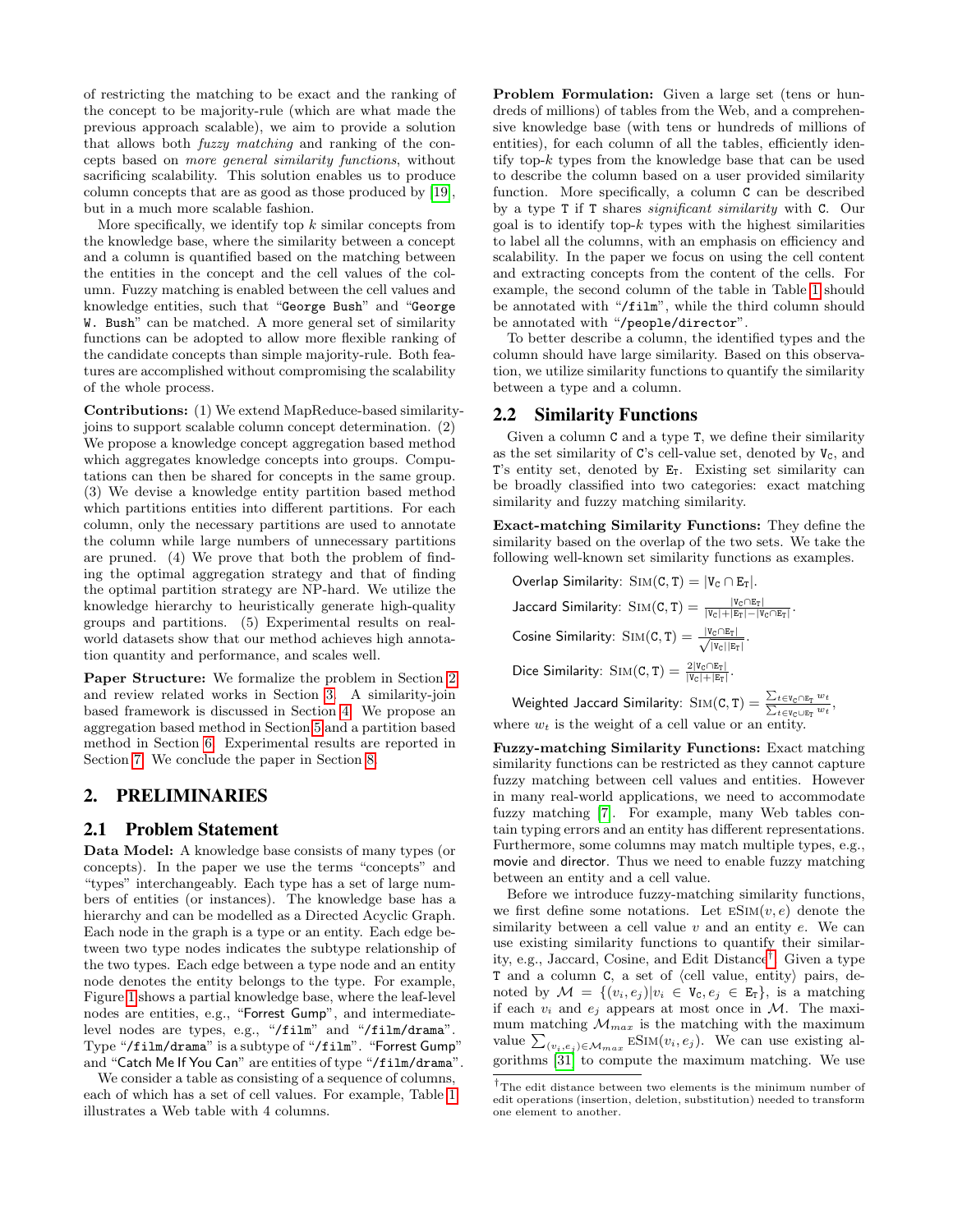<span id="page-2-2"></span>



<span id="page-2-1"></span>Figure 1: Example knowledge base based on Wikipedia.

 $V_c$  $E_T$  to denote the maximum matching, called fuzzy overlap of T and C, and  $|V_c \cap E_T|$  to denote its value.

We can extend exact-matching functions by replacing  $V_c \cap E_T$ with  $V_c$  $\cap$ E<sub>T</sub> to define fuzzy-matching functions. Next we take fuzzy Jaccard similarity as an example.

Fuzzy Jaccard Similarity:  $\text{Sim}(C, T) = \frac{|v_C \cap E_T|}{|v_C| + |E_T| - |v_C \cap E_T|}$ .

For example, consider a column with two cell values {"Shark Night 3D", "Da Vinci Code"} and a type with two entities {"Shark Night", "The Da Vinci Code"}. Suppose we use the Jaccard similarity. "Shark Night 3D" and "Shark Night" are fuzzy matching with similarity 0.67. "Da Vinci Code" and "The Da Vinci Code" are fuzzy matching with similarity 0.75. Thus the fuzzy overlap size is  $0.67+0.75=1.42$  and the fuzzy Jaccard similarity is  $\frac{1.42}{2+2-1.42} = 0.55$ .

Scalability Requirement: Since there are hundreds of millions of columns and millions of entities, existing machine learning based methods [\[19,](#page-11-3) [28\]](#page-11-1) are neither efficient nor scalable for such large datasets and it calls for scalable methods. To this end, we extend existing MapReduce-based similarity-join methods and develop effective techniques to support efficient and scalable column concept determination, while maintaining the annotation quality.

# <span id="page-2-0"></span>3. RELATED WORKS

MapReduce: We adopt the MapReduce framework to address the scalability challenge. MapReduce [\[8\]](#page-11-13) is a dominant framework to support data-intensive parallel computation in shared-nothing clusters. In MapReduce, data is represented as  $\langle \text{key}, \text{value} \rangle$  pairs and stored in a distributed file system (DFS) across different cluster nodes. MapReduce contains two core functions: Map and Reduce. The map phase loads and processes different partitions of the input data in parallel and outputs  $\langle \text{key}, \text{value} \rangle$  pairs. The pairs are then hashpartitioned, sorted by the key, and sent across the cluster in a shuffle phase. The pairs that share the same key are merged in a sorted order and sent to the same reduce node, which then processes the pairs and writes new  $\langle \text{key}, \text{value} \rangle$ pairs to files on the DFS.

Knowledge Bases: DBPedia [\[3\]](#page-11-14) and Freebase [\[5\]](#page-11-15) are similar projects that extract information from Wikipedia to create an extensive structured knowledge base and supplement those data with knowledge that are collaboratively created by thousands of data-loving users. Freebase contained about 2 thousand types and 40 million entities. Probase [\[34\]](#page-11-9) is a universal, probabilistic taxonomy which is harnessed from billions of Web pages using "isA" and "such as" patterns. Probase includes more than 2.7 million types and 22 million entities. Finally, Yago [\[26\]](#page-11-8) is a large semantic knowledge base which is derived from Wikipedia and WordNet, and it contains 0.3 million types and 9 million entities.

Annotating Web Tables: Google's WebTables project [\[6\]](#page-11-0) is the first to start exploring table data on the Web, which has been followed up by a number of other studies [\[9,](#page-11-16) [19,](#page-11-3) [28,](#page-11-1) [37\]](#page-11-2). Google has since launched a Table Search project [\[38\]](#page-11-5) at <research.google.com/tables>, where external users can explore the table data. Google has also started exploring stitching similar tables on the same page [\[20\]](#page-11-17) to provide better utility from the table data. At the core of managing Web table data is the annotation problem, i.e., finding meanings for the cells and columns in the table. Existing studies used machine learning techniques to annotate tables [\[19\]](#page-11-3) that are neither as scalable nor as efficient as the approaches we present in this paper. Other relevant studies (although those do not address the column concept identification problem) include: Yakout et. al. [\[37\]](#page-11-2) studied how to augment entities with attribute values and discovering attributes using Web tables. Pimplikar et. al. [\[22\]](#page-11-18) answered table queries based on column keywords. Quercini et. al. [\[23\]](#page-11-19) utilized search engines to discover and annotate entities in Web tables. Hignette [\[15\]](#page-11-20) annotated tables with ontology concepts based on relevance degrees. Wang et. al. [\[33\]](#page-11-21) utilized interconnections of Probase to understand Web tables. Extracting Table Data into RDF Data: There are many studies on extracting table data into RDF data [\[12,](#page-11-22) [14\]](#page-11-23). Guo et. al. [\[12\]](#page-11-22) used a schema mapping technique to extract and integrate data from tables into RDF. Han et. al. [\[14\]](#page-11-23) studied how to translate spreadsheet data into RDF. Assem et. al. [\[27\]](#page-11-24) studied how to annotate and covert quantitative data tables into RDF. Different from these methods, our work focuses on making fuzzy matching based annotation techniques more scalable and efficient. How to apply our

technique to the annotation techniques proposed by those studies is a challenge that we intend to pursue in the future.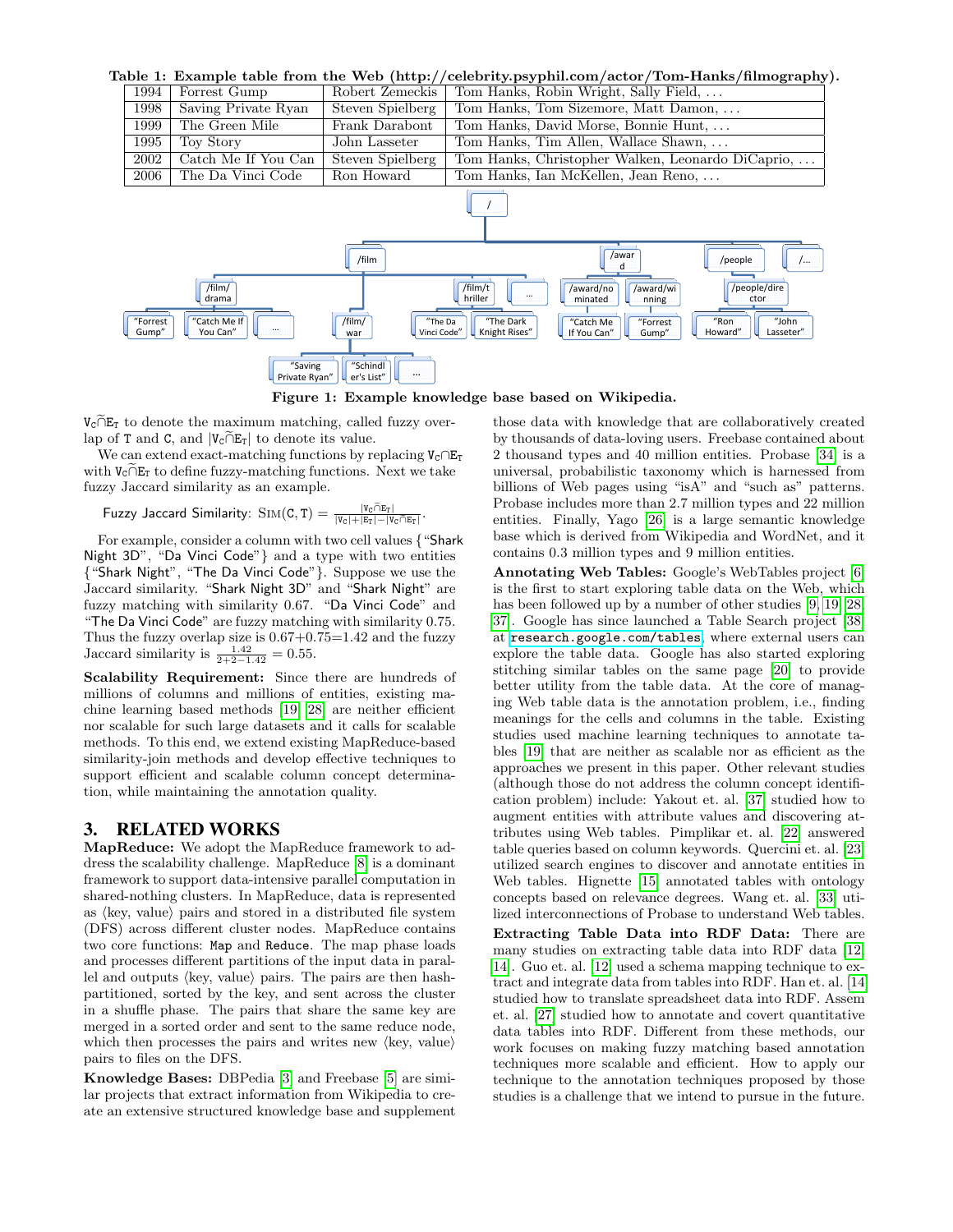Similarity Join: There are many recent studies on similarity join, which, given two sets of objects, find all similar object pairs based on a given similarity function and a threshold [\[35,](#page-11-25) [24,](#page-11-26) [36,](#page-11-27) [11,](#page-11-28) [2,](#page-11-29) [29,](#page-11-30) [18,](#page-11-31) [30,](#page-11-32) [32\]](#page-11-33). Vernica et al. [\[29\]](#page-11-30) and Metwally et al. [\[21\]](#page-11-34) proposed a MapReduce framework to support similarity joins. However they required a similarity threshold and their techniques cannot be extended to support our ranking problem. Kim et al. [\[17\]](#page-11-35) studied parallel algorithm for top- $k$  similarity join with Euclidean distance constraint using MapReduce while we focus on finding top- $k$ types for each column. These methods do not allow fuzzy matching between entities and cell values.

# <span id="page-3-0"></span>4. SIMILARITY-JOIN FRAMEWORK

In this section, we extend MapReduce-based similarity joins to support scalable column concept determination. We first take the overlap similarity as an example in Section [4.1](#page-3-1) and then extend it to support other functions in Section [4.2.](#page-3-2)

#### <span id="page-3-1"></span>4.1 Framework for Overlap Similarity

If we use a type to annotate a column, the type should share at least one common entity/cell value with the column. Thus for each column, we first find the types that share common entities with the column and then rank these types to return top-k types. To implement this idea in MapReduce, we introduce a two-stage similarity-join based framework. In the first stage, for each column, we identify the types which share at least one common entity/cell value with the column. In the second stage, we count the number of their shared entities/cell values and retrieve top  $k$  types with the largest similarity. Algorithm [1](#page-3-3) illustrates the pseudo-code.

Stage 1: For each column, find the list of types that share at least one entity/cell value with the column.

Map:  $\langle C, \{v_1, v_2, \ldots\}\rangle \rightarrow \langle v_i, C \rangle$ .  $\langle T, \{e_1, e_2, \ldots\}\rangle \rightarrow \langle e_i, T \rangle$ .

It takes as input a sequence of columns (each column includes a set of cell values) from Web tables and a set of types (each type includes a set of entities) from a knowledge base. For each column C, it outputs key-value pairs  $\langle v_i, \mathbf{C} \rangle$ where  $v_i$  is any cell value of C. For each type T, it outputs key-value pairs  $\langle e_i, \mathbf{T} \rangle$  where  $e_i$  is any entity of T.

Reduce:  $\langle v_i = e_i, list(C/T) \rangle \rightarrow \langle C, list(T) \rangle$ .

It takes as input a set of key-value pairs  $\langle v_i = e_i, list(C/T) \rangle$ , where  $v_i = e_i$  is a cell value/an entity, and  $list(C/T)$  is a list of columns/types that contain the cell value/entity. The Reducer separates  $list(C/T)$  into a list of columns, denoted by  $list(\mathcal{C})$  and a list of types, denoted by  $list(\mathcal{T})$ . (We use a flag to differentiate  $C/T$  to be a column or a type.) For each column C in *list*(C), it outputs a key-value pair  $\langle C, list(T) \rangle$ . Combine: We can use Combine to do a local reduce. As it is not a focus of this paper, we will not discuss the details.

Stage 2: Compute top-k types of every column.

Map:  $\langle C, list(T) \rangle \rightarrow \langle C, list(T) \rangle$ .

It takes as input key-value pairs  $\langle C, list(T) \rangle$ , where  $list(T)$ is a list of types that share an entity/cell value with C. It outputs the same key-value pairs as input.

Reduce:  $\langle C, list(list(T)) \rangle \rightarrow \langle C, topk(T) \rangle.$ 

It takes as input key-value pairs  $\langle C, list(list(T)) \rangle$ , where  $list(list(\texttt{T}))$  is a list of lists of types that share common entities/cell values with C. We use a hash based method to compute the overlap similarity of C and a type T in  $list(list(T))$ . We first initialize a hash table. Then for each type in  $list(list(\texttt{T})),$ 

#### Algorithm 1: Similarity-Join Based Framework

```
// the first stage
```
- 1 Map $(\langle C/T, \{v_1, v_2, \ldots\} / \{e_1, e_2, \ldots\})$ )
- 2 foreach *column*  $\langle C, \{v_1, v_2, \ldots\}\rangle$  do output $(\langle v_i, C \rangle);$
- 3 foreach type  $\langle T, \{e_1, e_2, \ldots\}\rangle$  do output $(\langle e_i, T \rangle);$
- 4 Reduce  $(\langle v_i = e_i, list(C/T) \rangle)$
- 5 foreach  $C/T$  in list( $C/T$ ) do
- 6 if  $C/T$  is a type then add T to list(T);
- $\tau$  | else if C/T is a column then add C to list(C);
- **8 foreach** C in list(C) **do** output( $\langle C, list(T) \rangle$ );

```
// the second stage
```
9 Map  $(\langle C, list(T) \rangle)$ 

10 | output( $\langle \texttt{C}, list(\texttt{T}) \rangle$ );

```
11 Reduce (\langle C, list(list(T)) \rangle)
```
12 | Initialize a hash map  $\mathcal{H}$ ;

- 13 foreach T in  $list(list(T))$  do
- 14 | if T  $\in \mathcal{H}$  then  $\mathcal{H}(T) = \mathcal{H}(T) + 1;$
- 15 **else**  $\mathcal{H}(T) = 1$ ;
- 16 topk(T) = top-k types with largest  $\mathcal{H}(T)$ ;
- <span id="page-3-3"></span>17 |  $output(\langle C, \text{topk}(T) \rangle);$

if it is not in the hash table, we add it into the hash table and set the occurrence number as 1; otherwise we increase the number by 1. After scanning all types, the occurrence number of a type is exactly the overlap similarity of the type with the column. Based on the number, we rank the types and add the top- $k$  types with the largest overlap similarity into topk(T). Finally it outputs key-value pairs  $\langle C, \text{topk}(T) \rangle$ .

EXAMPLE 1. Figure [2](#page-4-1) shows four columns and four types. Figure [3](#page-4-2) illustrates a running example that uses our framework to label each column. In the first stage, the Map step reads the column file and the type file. For each column (type), it outputs  $\langle cell value, column \rangle (\langle entity, type \rangle)$  pairs. For  $C_1$ , it outputs six key-value pairs  $\langle v_1, C_1 \rangle, \ldots, \langle v_6, C_1 \rangle$ . For  $T_2$ , it outputs two key-value pairs  $\langle e_1, T_2 \rangle, \langle e_2, T_2 \rangle$ . In the Reduce step, it reads the key-value pairs grouped by the key(cell value or entity). Consider  $\langle v_1 = e_1, \{C_1, C_2, T_1, T_2\}\rangle$ .  $T_1, T_2$  share an entity  $e_1$  with  $C_1, C_2$ . It outputs  $\langle C_1, \{T_1, T_2\}\rangle$ and  $\langle C_2, \{T_1, T_2\}\rangle$ . In the second stage, the Map step outputs the same key-value pairs as the input. The Reduce step computes top-k types for each column by counting the occurrence number of each type in the key-value pair. Consider  $\langle C_1, \{\{T_1, T_2\}, \{T_1, T_2\}, \{T_1, T_3\}, \{T_1, T_3\}\}\rangle$ . T<sub>1</sub> appears four times, and  $T_2$  and  $T_3$  appear twice. Thus the top-1 type for  $C_1$  is  $T_1$ . Similarity the top-1 type for  $C_2$   $(C_3)$  is  $T_2$   $(T_3)$ . We cannot label  $C_4$  as it does not share any entity with any type.

# <span id="page-3-2"></span>4.2 Extension to Other Functions

Exact-matching Similarity Functions: Different from the overlap similarity, besides  $|V_c \cap E_T|$ , other exact-matching functions, e.g., weighted Jaccard, also rely on  $|V_c|$ ,  $|E_T|$ , and the weight of each entity/cell value. To support these functions, we add these parameters into the key-value pairs, and in the Reduce step of the second stage, we compute the similarity based on these parameters. Thus we can extend this framework to support other exact-matching functions.

Fuzzy-matching Similarity Functions: To support fuzzymatching functions, we slightly modify the framework. For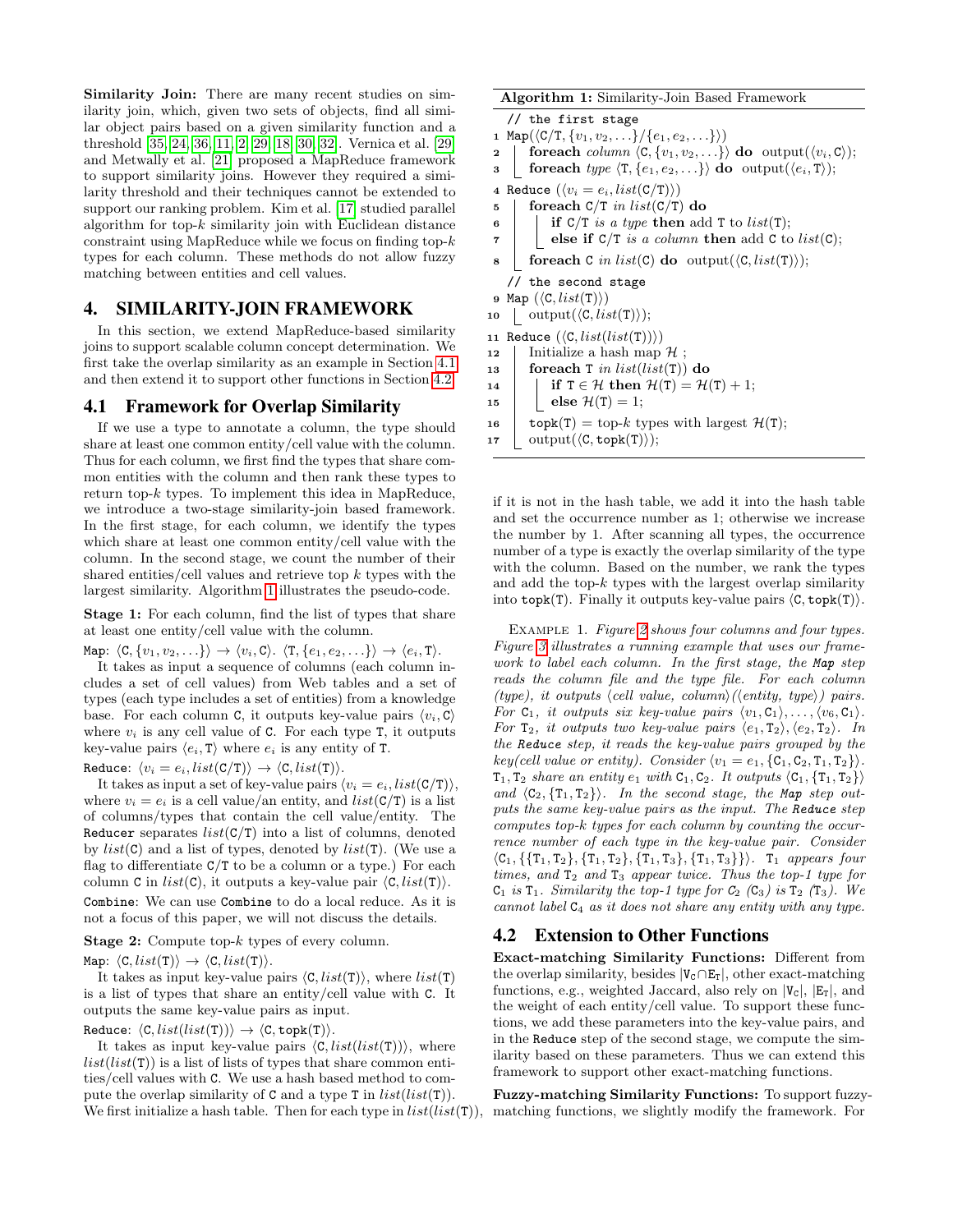| Column $C_1$          |                     | Type $T_1$ (/film)          |                        |                                                                                                                                                                                         |  |  |
|-----------------------|---------------------|-----------------------------|------------------------|-----------------------------------------------------------------------------------------------------------------------------------------------------------------------------------------|--|--|
| $v_1$                 | Forrest Gump        | e <sub>1</sub>              | Forrest Gump           |                                                                                                                                                                                         |  |  |
| $v_2$                 | Catch Me If You Can | e <sub>2</sub>              | Catch Me If You Can    |                                                                                                                                                                                         |  |  |
| $v_3$                 | Saving Private Ryan | $e_3$                       | Saving Private Ryan    | Column<br>Key Value Key Value<br>Key Value<br>Key Valı                                                                                                                                  |  |  |
| $v_4$                 | Schindler's List    | $e_4$                       | Schindler's List       | $V_1 C_1$<br>$V_1$ $C_1$ $\cap$<br>$C_1   T_1 T_2  $<br>$C_1   T_1 T$                                                                                                                   |  |  |
| $v_5$                 | Shark Night 3D      | $e_5$                       | Shark Night            | Reduce<br><b>Nap</b><br>$C_1$   $V_1$ $V_2$ $V_3$ $V_8$<br><b>Nap</b><br>$V_1$<br>$T_1$<br>$ C_1 $<br>V <sub>2</sub><br>$C_2  T_1T_2 $<br>$C_2   T_1 T$                                 |  |  |
| $v_6$                 | Da Vinci Code       | e <sub>6</sub>              | The Da Vinci Code      | $C_{2}$<br>$V_1 V_2 V_7$<br>$\cdots$<br> <br>$\ddotsc$<br>$\cdots$<br>$\cdots$<br>$\cdots$<br>                                                                                          |  |  |
| $v_7$                 | The Terminal        | $e_7$                       | The Green Mile         | Redu<br>$V_2 C_1 $<br>$C_3$<br>$C_3$<br>$C_1  T_1T_2 $<br>$V_3 V_4 V_8$<br>$V_3$<br>$C_1$ $T_1$ T<br>viak<br>$\overline{\mathbb{R}}$                                                    |  |  |
| $v_8$                 | Full Metal Jacket   | $e_8$                       | Heartbreak Ridge       | Group,<br>$V_2 T_1 $<br>$V_4$ $C_3$<br>$C_2  T_1T_2 $<br>$C_2$ $T_1$ T<br>$C_4$ $V_5V_6$<br>$\cdots$ $\cdots$<br>$\cdots$<br>$\cdots$<br>                                               |  |  |
| Column C <sub>2</sub> |                     | Type $T_2$ (/film/drama)    |                        | ्र<br>Type                                                                                                                                                                              |  |  |
| $v_1$                 | Forrest Gump        | e <sub>1</sub>              | Forrest Gump           | key<br>$e_1 T_1$<br>$V_3 C_3 $<br>Reduce<br>$C_1$ $T_1$ T<br>$C_1$ $ T_1T_3 $<br>통)<br>명<br>$T_1$   $e_1e_2e_3e_8$<br>$V_3$ $T_3$<br>e <sub>2</sub><br>Σ<br>$T_1$                       |  |  |
| $v_2$                 | Catch Me If You Can | e <sub>2</sub>              | Catch Me If You Can    | $C_3  T_1T_3 $<br>$C_3$ $T_1$ T<br>$T_2$   $e_1 e_2 e_7$<br>ੰਦੇ<br>$\cdots$<br>$\cdots$<br>$\cdots$                                                                                     |  |  |
| $v_7$                 | The Terminal        | $e_7$                       | The Green Mile         | $\overline{e_3}$ $\overline{r_3}$<br>$V_4 C_3 $<br>$C_1$ $T_1$ $T_3$<br>$C_1   T_1 T_2$<br>$T_3$   $e_3e_4e_8$<br>ΣΙ                                                                    |  |  |
| Column C <sub>3</sub> |                     |                             | Type $T_3$ (/film/war) | Reduce<br>Mạn<br>$V_4 T_3 $<br>$ e_4 $ T <sub>3</sub><br>$C_3  T_1T_3 $<br>$\varepsilon_{\rm B}$   C $_{\rm 3}$  T $_{\rm 1}$ T<br>$\overline{T_4}$   $\overline{e}_5$ $\overline{e}_6$ |  |  |
| $v_3$                 | Saving Private Ryan | $e_3$                       | Saving Private Ryan    | $\cdots$<br>$\cdots$<br>$\cdots$<br>                                                                                                                                                    |  |  |
| $v_4$                 | Schindler's List    | $e_4$                       | Schindler's List       | Stage 1                                                                                                                                                                                 |  |  |
| $v_8$                 | Full Metal Jacket   | es                          | Heartbreak Ridge       | Figure 3: Running example of our framework                                                                                                                                              |  |  |
| Column C <sub>4</sub> |                     | Type $T_4$ (/film/thriller) |                        | $e_2, v_3 = e_3, v_4 = e_4. v_5 \sim e_5, v_6 \sim e_6 (\sim: \text{similar}).$                                                                                                         |  |  |
| $v_{5}$               | Shark Night 3D      | $e_{5}$                     | Shark Night            |                                                                                                                                                                                         |  |  |
| v <sub>6</sub>        | Da Vinci Code       | e <sub>6</sub>              | The Da Vinci Code      |                                                                                                                                                                                         |  |  |



<span id="page-4-1"></span>Figure 2: Example columns and types.

each cell value (or entity), we generate its signatures. A cell value and an entity is similar only if they share at least one common signature. There are many signature strategies, e.g., q-gram [\[11\]](#page-11-28) and prefix signature [\[29\]](#page-11-30). We can use any of them in our method. Next we modify the basic framework to support fuzzy-matching functions based on the signatures. Stage 1: For each column, find the list of types that share at least one common signature with the column.

Map:  $\langle C, \{v_1, ...\}\rangle \rightarrow \langle \text{sig}, \langle C, v_i \rangle \rangle$ .  $\langle T, \{e_1, ...\}\rangle \rightarrow \langle \text{sig}, \langle T, e_j \rangle \rangle$ . For each column  $C$ , for each cell value  $v_i$ , it computes the signatures and for each signature sig, generates keyvalue pairs,  $\langle \text{sig}, \langle \text{C}, v_i \rangle \rangle$ . For each type T, for each entity  $e_j$ , it computes the signatures and for each signature sig, generates key-value pairs  $\langle \text{sig}, \langle \text{T}, e_j \rangle \rangle$ .

Reduce:  $\langle \texttt{sig}, list(\langle C, v_i \rangle / \langle T, e_j \rangle) \rangle \rightarrow \langle C, list(\langle T, v_i, e_j \rangle) \rangle.$ 

It separates the list into the column list and the type list. For each column, for each type, if the column has a cell value that shares a common signature with an entity of the type, it adds the type into a type list  $list(\langle T, v_i, e_j \rangle)$ . Finally it outputs key-value pairs  $\langle \mathbf{C}, list(\langle \mathbf{T}, v_i, e_j \rangle) \rangle$ .

Stage 2: Compute top-k types of every column.

Map:  $\langle C, list(\langle T, v_i, e_j \rangle) \rangle \rightarrow \langle C, list(\langle T, v_i, e_j \rangle) \rangle$ .

It outputs the same key-value pairs as the input.

Reduce:  $\langle C, list(list(\langle T, v_i, e_j \rangle)) \rangle \rightarrow \langle C, \text{topk}(T) \rangle.$ 

For each column, it gets a list of lists of types. Then it computes the fuzzy-matching similarity using existing algorithms [\[31\]](#page-11-12). Based on the fuzzy-matching similarity, we rank the types and identify the top-k types with the largest fuzzy-matching similarity to annotate the column.

EXAMPLE 2. Consider column  $C_4$  and type  $T_4$ . Suppose the signatures of  $v_5$  = "Shark Night 3D" and  $e_5$  = "Shark Night" are  $sig_1$ ="Shark". The signatures of  $v_6$ ="Da Vinci Code" and  $e_6$ ="The Da Vinci Code" are  $sig_2$ ={"Vinci"}. In the Map step of the first stage, we generate pairs  $\langle$  sig<sub>1</sub>,  $\langle$ C<sub>4</sub>,  $v_5\rangle$  $\rangle$ and  $\langle sig_2, \langle C_4, v_6 \rangle \rangle$  for  $C_4$  and  $\langle sig_1, \langle T_4, v_5 \rangle \rangle$  and  $\langle sig_2, \langle T_4, v_6 \rangle \rangle$ for  $T_4$ . In the Reduce step, we generate  $\langle C_4, T_4, v_5, e_5 \rangle$  and  $\langle C_4, \langle T_4, v_6, e_6 \rangle \rangle$ . In the Reduce step of the second stage, we compute the fuzzy similarity. The top-1 type of  $C_4$  is  $T_4$ . Thus the fuzzy matching functions can annotate  $C_4$  by tolerating inconsistencies between entities and cell values.

# <span id="page-4-2"></span>4.3 Observations

Optimization Goal: To improve the performance, our optimization goal is to reduce the number of key-value pairs. Although we can use the prefix-filtering technique [\[29\]](#page-11-30), it has the following problems. First, it depends on a given threshold and cannot support our top-k problem. Second, it involves other expensive overhead[\[29\]](#page-11-30), e.g., pre-defining a global order and selecting high-quality prefixes based on the global order. To address these problems, we propose effective pruning technique based on the following observations.

Observation 1: We can aggregate the types into different groups. For each entity, to generate the key-value pairs, we use a group to replace the types in the group. Since each group contains multiple types, this method can reduce the number of key-value pairs. In addition, a group may be used by multiple entities, and we can share the computations for the types in the same group. We will discuss how to utilize groups to label columns in Section [5.](#page-4-0)

Observation 2: We can partition the cell values into different partitions. For each column, we utilize the partitions to generate its key-value pairs. Since each partition contains multiple cell values, this method can reduce the number of key-value pairs. Moreover, if the cell values of a column fall into one partition, we can utilize the partition to directly annotate the column and prune other unnecessary partitions. We will discuss the details in Section [6.](#page-7-0)

In the following sections, we focus on improving the efficiency and scalability. For simplicity, we take overlap similarity as an example, and our techniques can be easily applied to other similarity functions.

# <span id="page-4-0"></span>5. KNOWLEDGE TYPE AGGREGATION

For each entity, we want to reduce the number of keyvalue pairs produced for the entity. Let  $\mathcal{L}(e)$  denote the list of types that contain entity e. We aggregate types in  $\mathcal{L}(e)$ and generate several disjoint groups  $\mathcal{G}_1(e), \mathcal{G}_2(e), \ldots, \mathcal{G}_l(e)$ . Instead of producing key-value pairs  $\langle e, \mathsf{T} \rangle$  for every type  $\mathsf{T} \in$  $\mathcal{L}(e)$ , we generate key-value pairs  $\langle e, \mathcal{G}_i(e) \rangle$  for every group  $\mathcal{G}_i(e)$  for  $1 \leq i \leq l$ . That is we use group  $\mathcal{G}_i(e)$  to replace (multiple) types in the group. Obviously this method can reduce the number of key-value pairs and can improve the performance. There are several research challenges in this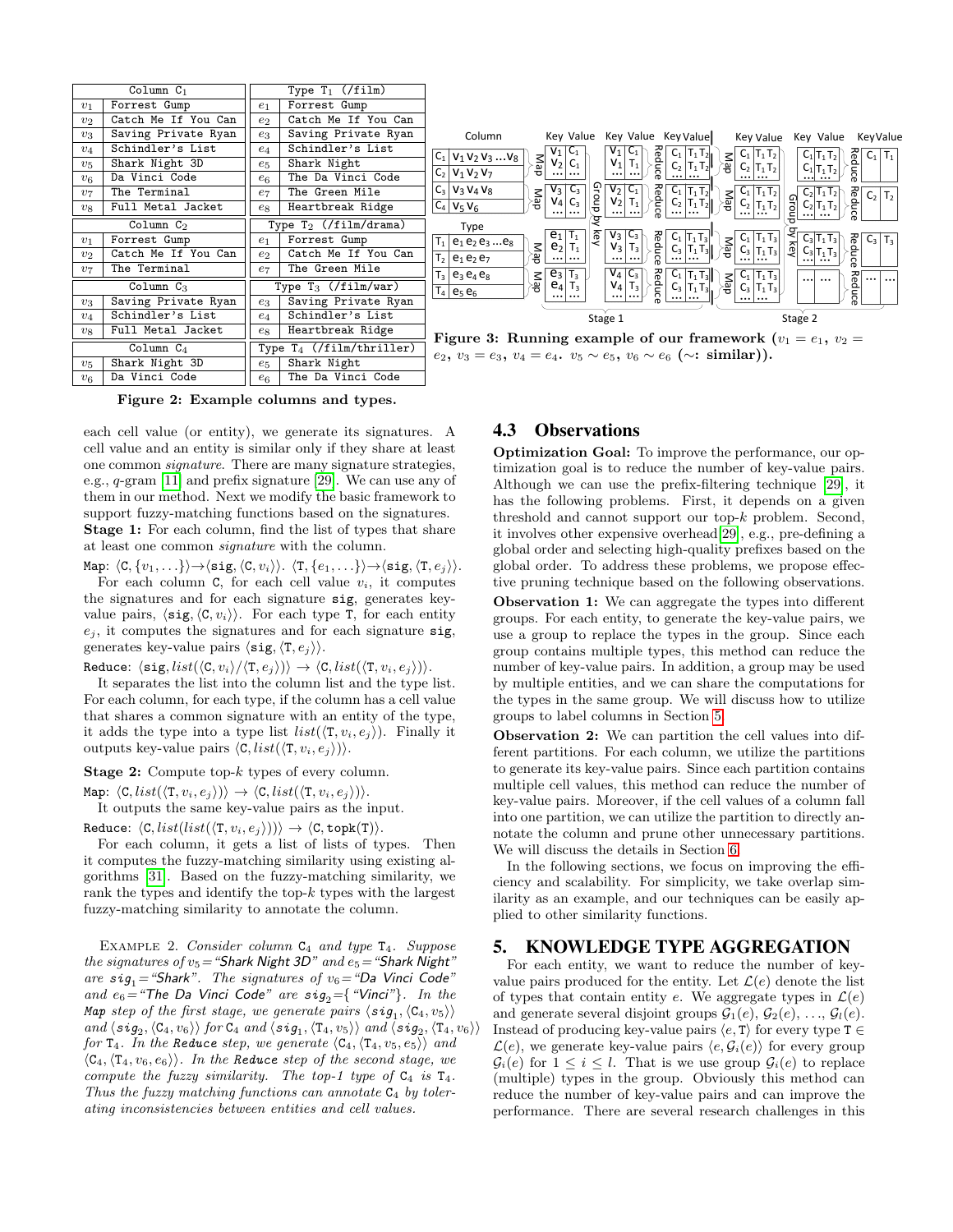type aggregation based method. The first one is how to utilize the groups to compute top- $k$  types for each column. We formally introduce an aggregation framework to address this issue in Section [5.1.](#page-5-0) The second challenge is to quantify different aggregation strategies. We propose a cost based model to analyze the group quality in Section [5.2.](#page-6-0) The third one is to efficiently generate high-quality groups. We devise efficient algorithms to address this challenge in Section [5.3.](#page-6-1)

## <span id="page-5-0"></span>5.1 Aggregation Framework

Given a knowledge base, for each entity e, we aggregate the types in its inverted list  $\mathcal{L}(e)$  and partition them into l disjoint groups  $\mathcal{G}_1(e), \mathcal{G}_2(e), \ldots, \mathcal{G}_l(e)$ , such that

- (1) Subset:  $\mathcal{G}_i(e)$  is a subset of  $\mathcal{L}(e)$  for  $1 \leq i \leq l$ ;
- (2) Completeness:  $\bigcup_{1 \leq i \leq l} \mathcal{G}_i(e) = \mathcal{L}(e)$ ; and
- (3) Disjoint:  $\mathcal{G}_i(e) \cap \mathcal{G}_j(e) = \phi$  for  $i \neq j$ .

Let  $\mathcal{G}_{\mathcal{T}} = {\mathcal{G}_1, \mathcal{G}_2, ..., \mathcal{G}_g}$  denote the set of distinct groups for all entities. Let  $\mathcal{H}_{\mathcal{T}}^{\mathcal{G}}$  denote a hash table from the distinct groups to lists of types, i.e., each group  $\mathcal{G}_i$  is associated with a list of types contained in  $\mathcal{G}_i$ ,  $\mathcal{H}^{\mathcal{G}}_{\mathcal{T}}(\mathcal{G}_i)$ .

For example, consider the types and entities in Figure [2.](#page-4-1)  $\mathcal{L}(e_1) = \{T_1, T_2\}. \quad \mathcal{L}(e_2) = \{T_1, T_2\}. \quad \mathcal{L}(e_3) = \{T_1, T_3\}.$  $\mathcal{L}(e_4) = \{T_1, T_3\}. \quad \mathcal{L}(e_5) = \{T_1, T_4\}. \quad \mathcal{L}(e_6) = \{T_1, T_4\}.$  $\mathcal{L}(e_7) = \{T_1, T_2\}. \quad \mathcal{L}(e_8) = \{T_1, T_3\}. \quad$  The basic framework will generate 16 key-value pairs. Suppose we aggregate them into three groups,  $G_1 = {\{T_1, T_2\}}, G_2 = {\{T_1, T_3\}}, G_3 =$  $\{\mathsf{T}_1, \mathsf{T}_4\}.$  We generate 8 key-value pairs  $\langle e_1, \mathcal{G}_1 \rangle, \langle e_2, \mathcal{G}_1 \rangle,$  $\langle e_3, \mathcal{G}_2 \rangle$ ,  $\langle e_4, \mathcal{G}_2 \rangle$ ,  $\langle e_5, \mathcal{G}_3 \rangle$ ,  $\langle e_6, \mathcal{G}_3 \rangle$ ,  $\langle e_7, \mathcal{G}_1 \rangle$ , and  $\langle e_8, \mathcal{G}_2 \rangle$ .

Suppose we can get the groups of each entity, i.e.,  $\langle e, \{G_1(e),\} \rangle$  $\mathcal{G}_2(e), \ldots, \mathcal{G}_l(e)$ . We will discuss how to generate the highquality groups in Section [5.3.](#page-6-1) Next we discuss how to use the groups to compute top- $k$  types of each column. We still employ a two-stage MapReduce framework. Algorithm [2](#page-5-1) illustrates the pseudo-code.

Stage 1: For each column, find the list of types that share at least one entity/cell value with the column.

Map: 
$$
\langle C, \{v_1, v_2, ...\}\rangle \rightarrow \langle v_i, C \rangle
$$
.  $\langle e, \{G_1(e), ..., G_l(e)\}\rangle \rightarrow \langle e, G_i(e) \rangle$   
The input and output for the columns are the same as

those of the basic framework. For the types, the input is a set of key-value pairs  $\langle e, {\mathcal{G}_1}(e), {\mathcal{G}_2}(e), \ldots, {\mathcal{G}_l}(e) \rangle$ . For each entity, it outputs key-value pairs  $\langle e, \mathcal{G}_i(e) \rangle$  for  $1 \leq i \leq l$ . Reduce:  $\langle v = e, list(C/G) \rangle \rightarrow \langle C, list(G) \rangle$ .

Different from the basic framework, for each column, it

outputs key-value pairs  $\langle \mathbf{C}, list(\mathcal{G}) \rangle$ , where G is a group which has a type sharing a common entity with C.

Stage 2: Compute top-k types of every column.

Map:  $\langle C, list(\mathcal{G}) \rangle \rightarrow \langle C, list(\mathcal{G}) \rangle.$ 

Similarly it outputs key-value pairs  $\langle \mathsf{C}, list(\mathcal{G}) \rangle$ .

Reduce:  $\langle C, list(list(\mathcal{G})) \rangle \rightarrow \langle C, \text{topk}(T) \rangle.$ 

For each column C, it gets a list of lists of groups. We still use a hash based method to compute the overlap similarity of C and a type  $T \in \mathcal{G} \in list(list(\mathcal{G}))$ . We first initialize a hash table. Then for each group  $G$  in  $list(list(G))$ , we get the list of types in the group, i.e.,  $\mathcal{H}_{\mathcal{T}}^{\mathcal{G}}(\mathcal{G})$ . For each type in  $\mathcal{H}^{\mathcal{G}}_{\mathcal{T}}(\mathcal{G})$ , we compute its occurrence number similar as the basic framework. Finally we identify top- $k$  types with the largest overlap similarity and add them into topk(T).

ReduceSetup: To get  $\mathcal{H}_{\mathcal{T}}^{\mathcal{G}}$  in each reducer, we take  $\mathcal{H}_{\mathcal{T}}^{\mathcal{G}}$  as the side data which is distributed to each node of the cluster.

<span id="page-5-2"></span>The aggregation based method can correctly identify the top-k types for each column as formalized in Theorem [1.](#page-5-2)

#### Algorithm 2: Aggregation-based Algorithm

// the first stage

1 Map $({\cal C}/e, \{v_1, v_2, \ldots\}/\{{\cal G}_1(e), {\cal G}_2(e), \ldots\})$ 

- 2 foreach column  $\langle C, \{v_1, v_2, ...\} \rangle$  do output $(\langle v_i, C \rangle);$
- 3 foreach entity  $\langle e, \{ \mathcal{G}_1(e), \mathcal{G}_2(e), \ldots \} \rangle$  do output( $\langle e, \mathcal{G}_i(e) \rangle$ );

4 Reduce  $(\langle v = e, list(C/G) \rangle)$ 

- 5 foreach  $C/T$  in list( $C/G$ ) do
- 6 if  $C/T$  is a group then add G to list(G);
- 7 else if  $C/T$  is a column then add C to list(C);
- **8 foreach** C in list(C) **do** output( $\langle C, list(\mathcal{G}) \rangle$ );
	- // the second stage

```
9 Map (\langle \text{C}, list(\mathcal{G}) \rangle)
```
10 | output( $\langle \texttt{C}, list(\mathcal{G}) \rangle$ );

<sup>11</sup> ReduceSetup ()

- 12 Each reducer loads side data  $\mathcal{H}_{\mathcal{T}}^{\mathcal{G}}$  from DFSx;
- 13 Reduce  $(\langle C, list(list(G)) \rangle)$
- 14 | Initialize a hash map  $\mathcal{H}$ ;
- 15 foreach  $\mathcal G$  in list(list( $\mathcal G$ )) do
- 16  $\parallel$  for each T in  $\mathcal{H}^{\mathcal{G}}_{\mathcal{T}}(\mathcal{G})$  do
- 17 | | if T  $\in \mathcal{H}$  then  $\mathcal{H}(T) = \mathcal{H}(T) + 1$ ;

$$
\text{ is } \quad \boxed{\phantom{a}} \quad \boxed{\phantom{a}} \quad \text{else } \mathcal{H}(\texttt{T}) = 1;
$$

19 topk(T) = top-k types with largest  $\mathcal{H}(T)$ ;

```
20 | output(\langle C, \text{topk}(T) \rangle);
```
THEOREM 1. The aggregation based method satisfies correctness – it can correctly find top-k types for each column.

PROOF SKETCH. The aggregation based method aggregates the types that contain an entity e (i.e.,  $\mathcal{L}(e)$ ) into several disjoint groups  $\mathcal{G}_1(e), \mathcal{G}_2(e), \ldots, \mathcal{G}_l(e)$ . For each type T and column C, the basic method counts their overlap based on  $\langle e \in \texttt{T}, \texttt{T} \rangle$  and  $\langle c \in \texttt{C}, \texttt{C} \rangle$ . The aggregation method counts their overlap based on  $\langle e, \mathcal{G}_i(e) \rangle$  and  $\langle c, \mathbf{C} \rangle$ . As  $\bigcup_{1 \leq i \leq l} \mathcal{G}_i(e) = \mathcal{L}(e)$ , and  $\mathcal{G}_i(e) \cap \mathcal{G}_j(e) = \phi$  for  $i \neq j$ , the two counted overlap numbers are the same. Thus the aggregation based method satisfies correctness.  $\Box$ 

EXAMPLE 3. Consider three groups  $\mathcal{G}_1 = {\{\texttt{T}_1,\texttt{T}_2\}}, \mathcal{G}_2 =$  ${\{\tt T}_1, \tt T_3\}, \mathcal{G}_3 = {\{\tt T}_1, \tt T_4\}.$  Figure [4](#page-6-2) shows how to use the aggregation based method to label each column. In the Map step of the first stage, for each entity, we generate  $\langle$  entity, group) pairs. For  $e_1$ , we generate one pair  $\langle e_1, \mathcal{G}_1 \rangle$ . The basic framework generates 16 key-value pairs for the knowledge base while the aggregation based method only generates 8 pairs. In the Reduce step, we find the groups of types that share common entities with columns. For  $C_1$ , we get  $\mathcal{G}_1, \mathcal{G}_2, \mathcal{G}_3$ . In the Reduce step of the second stage, we utilize the side data  $\mathcal{H}_{\mathcal{T}}^{\mathcal{G}}$  to compute overlap between each type and column. For example, consider  $\langle C_1, {\{\mathcal{G}_1\}, {\{\mathcal{G}_1\}, {\{\mathcal{G}_2\}, {\{\mathcal{G}_2\}\}}}\rangle$ . Based on  $\mathcal{G}_1 = {\mathcal{T}_1, \mathcal{T}_2}, \mathcal{G}_2 = {\mathcal{T}_1, \mathcal{T}_3}$ , we have the overlap of  $T_1$  with  $C_1$  is 4, and the overlap of  $T_2$  ( $T_3$ ) with column  $C_1$  is 2 (2). Thus the top-1 type of column  $C_1$  is  $T_1$ .

Discussion: The aggregation method can reduce the number of key-value pairs for knowledge bases at the expense of distributing the side data. Notice that distributing side data is more efficient than sending key-value pairs. This is because MapReduce has large overhead to generate the pairs, e.g., communication between job tracker and task tracker.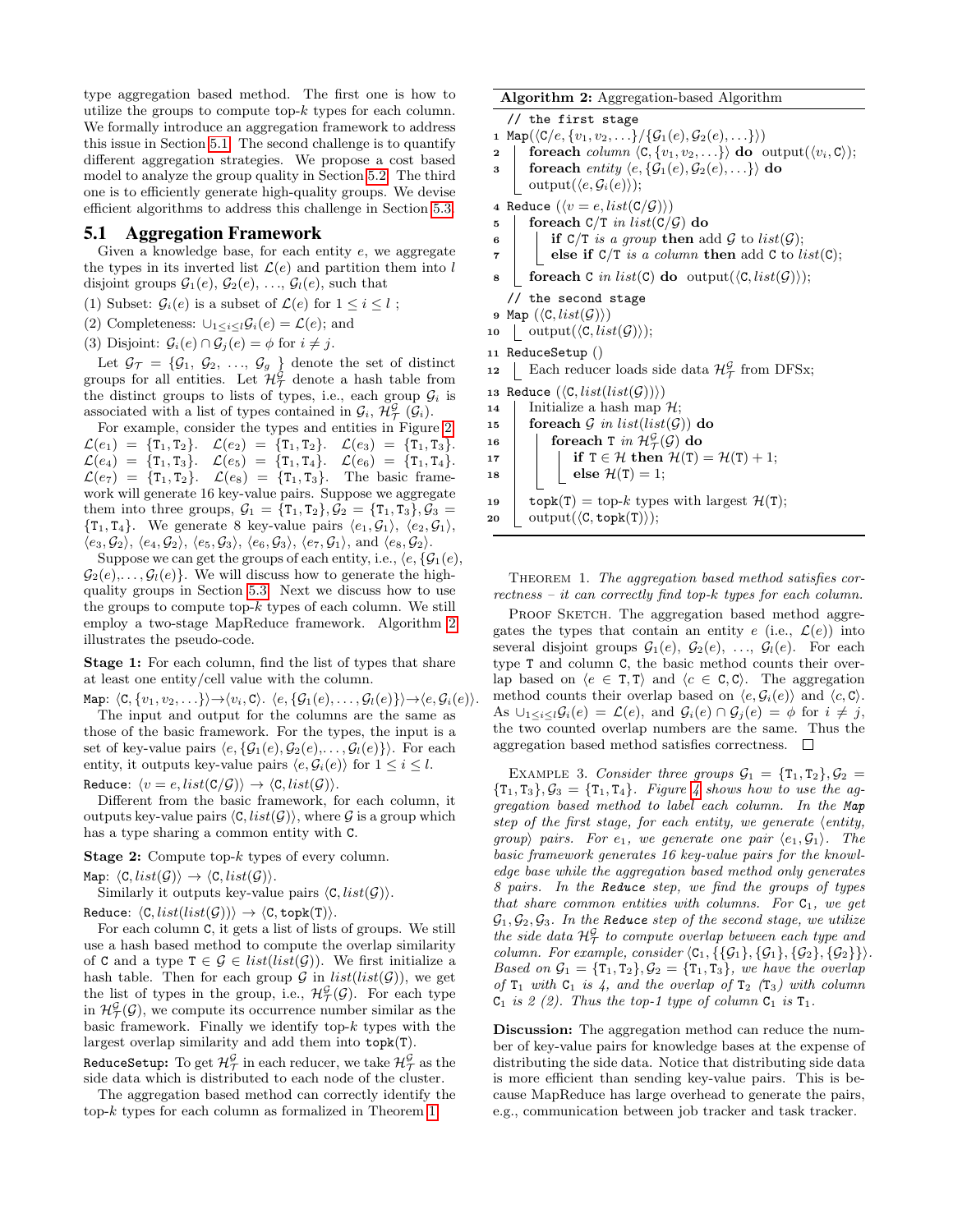

<span id="page-6-2"></span>Figure 4: Knowledge type aggregation based method. Figure 5: Knowledge entity partition based method.

The aggregation method includes two parts: (1) using the groups to generate the key-value pairs for each entity; and (2) distributing the groups  $\mathcal{H}_{\mathcal{T}}^{\mathcal{G}}$  to each node of the cluster. Our optimal objective is to select a good aggregation strategy to achieve the highest performance by trading-off them. Here we show two extreme aggregation strategies.

**Case 1:** For entity e, each type in  $\mathcal{L}(e)$  is taken as a group. This strategy still produces large numbers of key-value pairs. However it does not need to distribute the side data.

**Case 2:** For entity e, the whole list  $\mathcal{L}(e)$  is taken as a group. This method produces only one key-value pair for the entity. Thus it can minimize the number of key-value pairs. However it generates large numbers of distinct groups and the side data is very large.

The two strategies cannot balance the number of key-value pairs and the size of side data. To address this issue, we propose a cost model to quantify an aggregation strategy and utilize the cost model to select high-quality groups.

# <span id="page-6-0"></span>5.2 Aggregation Cost Model

The basic framework generates  $\langle e, \mathbf{T} \rangle$  key-value pairs. The aggregation based method reduces the number of key-value pairs by aggregating  $\langle e, T \rangle$  pairs on types as follows. For each entity e, it generates a set of distinct groups,  $\mathcal{G}_1(e)$ ,  $\mathcal{G}_2(e)$ ,  $\ldots, \mathcal{G}_l(e)$ . Let  $\mathcal{G}_1, \mathcal{G}_2, \cdots, \mathcal{G}_{|\mathcal{G}|}$  denote the union of groups of all entities. Let  $E_i$  denote the set of entities whose groups include  $\mathcal{G}_i$ . That is  $\mathbf{E}_i = \{e | \exists j, \mathcal{G}_i = \mathcal{G}_j(e)\}$ . The aggregation based method distributes groups  $\mathcal{G}_1, \mathcal{G}_2, \cdots, \mathcal{G}_{|\mathcal{G}|}$  as the side data. For each entity  $e \in \mathbf{E}_i$ , it generates key-value pairs  $\langle e, \mathcal{G}_i \rangle$ . Suppose the cost of processing a key-value pair in MapReduce is  $\alpha$  and the cost of distributing a group  $\mathcal{G}_i$  in the side data is  $\beta|\mathcal{G}_i|$  where  $|\mathcal{G}_i|$  is the number of types in  $\mathcal{G}_i$ . Thus the total cost of the aggregation based method is

<span id="page-6-3"></span>
$$
\sum_{i} (\alpha |\mathbf{E}_{i}| + \beta |\mathcal{G}_{i}|), \qquad (1)
$$

and the total cost of the basic framework is

<span id="page-6-6"></span>
$$
\sum_{i} (\alpha | \mathbf{E}_i | \times | \mathcal{G}_i|). \tag{2}
$$

To select the optimal aggregation strategy for achieving the highest performance, we need to minimize Equation [1.](#page-6-3) It is unlike to find the optimal aggregation strategy in polynomial time, as shown in Theorem [2.](#page-6-4)

<span id="page-6-4"></span>THEOREM 2. The problem of finding the optimal aggregation strategy is NP-hard.

PROOF. We can prove the Theorem by a reduction from the 3-CNF-SAT problem. Due to space constraints, we omit the proof and interested readers refer to the full paper  $\frac{1}{r}$  for more details.  $\square$ 

<span id="page-6-7"></span>Given Side-Data Budget: Usually each node has a memory budget  $\beta$  for the side data. Our goal is to fully utilize the budge  $\beta$  to accommodate aggregated groups so as to maximize the performance.

# <span id="page-6-1"></span>5.3 Aggregation Algorithms

Since the problem of finding the optimal aggregation strategy is NP-hard, we need to devise approximation algorithms. Consider any group  $\mathcal{G}_i$ . Based on Equations [1](#page-6-3) and [2,](#page-6-6) the aggregation based method can reduce the cost by

$$
\alpha|\mathbf{E}_i| \times |\mathcal{G}_i| - (\alpha|\mathbf{E}_i| + \beta|\mathcal{G}_i|).
$$

Based on this observation, we devise a greedy algorithm. For each entity e, we enumerate all possible groups on  $\mathcal{L}(e)$ . (Since the number of types that contain an entity is small, the number of possible groups is not large.) We union all possible groups for all entities and generate a possible group set. Then we enumerate each possible group  $\mathcal{G}_i$  in the set and select the group with the largest benefit  $\alpha |E_i| \times |\mathcal{G}_i|$  –  $(\alpha|\mathbf{E}_i| + \beta|\mathcal{G}_i|)$ . Then we remove the group and repeat the above step until the selected groups cover all entity-type pairs. If given a space budget  $\beta$ , we terminate generating groups if the size of aggregated groups is larger than B.

However there may be large numbers of possible groups, and it is expensive to enumerate all of them. To alleviate this problem, we utilize the knowledge structure to generate the groups as follows. We first pick a type T with no subtype. Let  $\mathcal{G}_i$  denote the set of types that have a directed path to T (including itself). Obviously any type in  $\mathcal{G}_i$  will take T as its subtype or has a descendant which takes T as a subtype. Let E denote the entity set of T. We take  $\mathcal{G}_i$  as a group. Then we remove the type T from the knowledge base and remove the entities in  $E$  from the entity sets of types in  $\mathcal{G}_i$ . We repeat the above steps until there is no type left (or the size of aggregated types is larger than the budget). Iteratively we can generate all groups. Notice that we need to build keyvalue pairs  $\langle e, {\mathcal{G}_1}(e), {\mathcal{G}_2}(e), \ldots, {\mathcal{G}_l}(e) \rangle$  for the MapReduce input file and pairs  $\langle \mathcal{G}_i, \mathcal{H}^{\mathcal{G}}_{\mathcal{T}}(\mathcal{G}_i) \rangle$  for the side data. We only need to slightly change our algorithm. For each pair  $\langle E, \mathcal{G}_i \rangle$ , we generate pair  $\langle \mathcal{G}_i, \mathcal{H}^{\mathcal{G}}_{\mathcal{T}}(\mathcal{G}_i) \rangle$ . For each entity e in E, if there exists a pair with key e, we add  $\mathcal{G}_i$  into its value; otherwise we generate a new pair  $\langle e, \mathcal{G}_i \rangle$ . Iteratively we can construct the two files (MapReduce input and side data).

For example, consider the four types in Figure [2.](#page-4-1) Types  $T_2, T_3, T_4$  are subtypes of type  $T_1$ . Thus we can aggregate  $T_2$ with  $T_1$  and generate a group  $\{T_1, T_2\}$  which will be inserted into the side data  $\mathcal{H}_{\mathcal{T}}^{\mathcal{G}}$ . As  $T_2$  contains  $\{e_1, e_2, e_7\}$ , entities  $e_1, e_2, e_7$  will use the group  $\{T_1, T_2\}$  and we will add the group into the MapReduce file.

Notice that our techniques do not dependent on type hierarchies, i.e., our methods still work if there is no type hierar-

<span id="page-6-5"></span><sup>‡</sup> <http://dbgroup.cs.tsinghua.edu.cn/ligl/ccd.pdf>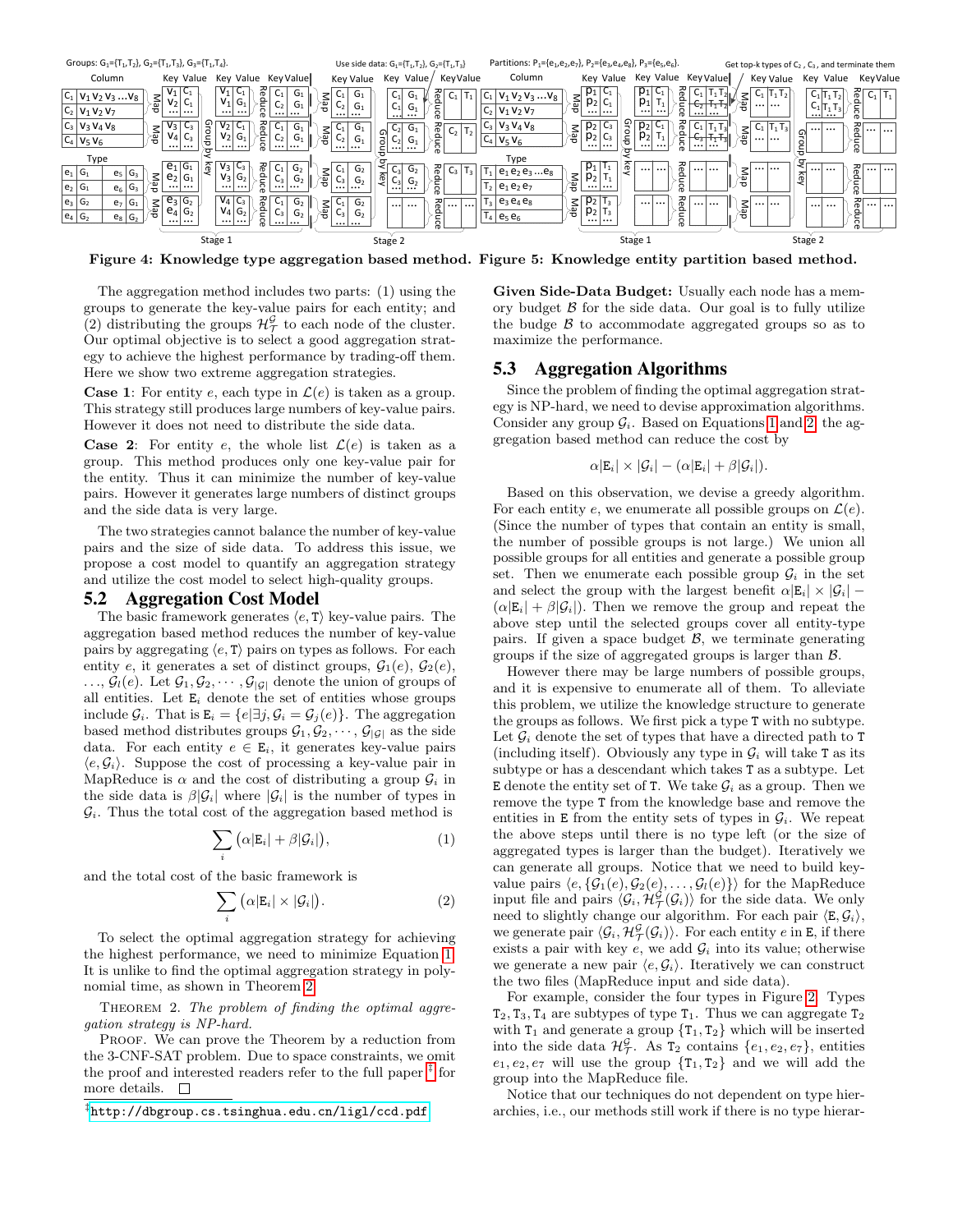chy. On the other hand, we utilize type hierarchies heavily to improve the performance and scalability. We can easily extract hierarchies from YAGO and Freebase. For example, we can use the *included types*<sup>[§](#page-7-1)</sup> associated with each Freebase type to construct a rich type hierarchy from Freebase. We can also identify the subtype relationships by comparing the entity sets of different types. (For example, if the entity set of a type contains that of another type, the latter type will be a subtype of the former one.)

# <span id="page-7-0"></span>6. KNOWLEDGE ENTITY PARTITION

If we can send similar  $\langle$  column, type $\rangle$  pairs into the same reducer and dissimilar  $\langle$  column, type $\rangle$  pairs into different reducers, we can significantly improve the performance since we can prune large numbers of dissimilar  $\langle$  column, type $\rangle$ pairs. To this end, we propose a partition based method. We partition cell values of all columns into  $p$  partitions  $P_1, P_2, \ldots, P_p$ . If all the cell values in a column fall in the same partition, e.g.,  $P_i$ , we only use this partition to annotate the column and prune other unnecessary partitions. This method not only prunes many unnecessary partitions, but also reduces the number of key-value pairs since  $P_i$  may contain multiple cell values.

There are several research challenges. The first one is how to utilize the partitions to annotate each column. We will discuss a partition framework in Section [6.1.](#page-7-2) The second challenge is how to effectively partition the cell values. We study how to select a good partition strategy in Section [6.2.](#page-8-0) The third challenge is how to efficiently identify the corresponding partitions for each column and type, and we propose a bloom-filter based method in Section [6.3.](#page-8-1)

#### <span id="page-7-2"></span>6.1 Partition Framework

Let  $V$  denote the set of distinct cell values in all columns. We partition V into p partitions  $P_1, P_2, \ldots, P_p$  such that (1)  $P_i$  is a subset of  $V$ ,  $(2)\cup_{1\leq i\leq p}P_i = V$ , and  $(3)$   $P_i \cap P_j = \phi$ . We discuss partition algorithms in Section [6.2.](#page-8-0) Here we use partitions to label columns. We employ a two stage MapReduce framework and Algorithm [3](#page-7-3) shows the pseudo-code. We take the basic framework as an example and our techniques can be easily integrated into the aggregation based method.

Stage 1: For each column, find the list of types that share at least one entity/cell value with the column.

Map:  $\langle C, \{v_1, v_2, \ldots\}\rangle \rightarrow \langle P_i, [C, P_i \cap V_C, \text{cnt} = |V_C| - |P_i \cap V_C|\rangle.$  $\langle T, \{e_1, e_2, \ldots\}\rangle \rightarrow \langle P_i, [T, P_i \cap E_T]\rangle.$ 

For each column C, it identifies the partitions that contain cell values in the column. Since there are large numbers of cell values that cannot be loaded into memory, it is not straightforward to identify the partitions and we will discuss efficient techniques in Section [6.3.](#page-8-1) Suppose we get k partitions  $P_1, P_2, \ldots, P_k$ . Notice that if a cell value in  $P_i$ is not an entity in the knowledge base, we do not need to distribute the cell value. In other words, we only distribute the cell values in C that also appear in knowledge types. For simplicity, we use  $V_c^T$  to denote the set of such cell values. Thus we generate the following key-value pairs

$$
\langle P_i, [C, P_i \cap V_C^T, \texttt{cnt} = |V_C^T| - |P_i \cap V_C^T| \rangle
$$

for  $1 \leq i \leq k$ , where cnt is the number of entities that are in the column but not in the partition. Obviously if  $\text{cnt} = 0$ , all the cell values appear in partition  $P_i$ . In the Reduce

#### Algorithm 3: Partition-based Algorithm

// the first stage 1 Map $(\langle C/T, \{v_1, v_2, \ldots\}/\{e_1, e_2, \ldots\}\rangle)$ 2 | foreach  $\langle C, \{v_1, v_2, \ldots\}\rangle$  do  $\begin{array}{ccc} 3 & | & | & {\text{P}_1, P_2, \ldots, P_k} = \text{PartitionIdentification}(C); \end{array}$ 4 output( $\langle P_i, C \rangle$ ); 5 | foreach  $\langle T : \{e_1, e_2, \ldots \}\rangle$  do 6  $\left\{\n \begin{array}{c}\n P_1, P_2, \ldots, P_j\n \end{array}\n\right\}$  = PartitionIdentification(T);  $\tau$  | output( $\langle P_i, T \rangle$ ); 8 Reduce  $(\langle P_i, list(C/T) \rangle)$ 9 foreach  $C/T$  in list( $C/T$ ) do 10 **if C**/T *is a type* then add T to *list*(T); 11 else if  $C/T$  is a column then add C to list(C); 12 foreach C in list(C) do 13  $\vert \tau=k$  largest overlap of types in *list*(T) with C; 14 list(T)=types with overlap  $\geq \tau$ -cnt; 15 if cnt = 0 then return *list*(T); 16 else output $(\langle C, list(T) \rangle);$ // the second stage is the same as that of the basic framework

<span id="page-7-3"></span>step, we can use this partition to directly label the column, because all of types that share entities with the column must fall in this partition.

Similarly, for each type T, it identifies the partitions that contain entities in the type. Suppose we get  $j$  partitions  $P_1, P_2, \ldots, P_j$ . We generate the following key-value pairs

$$
\langle P_i, [T, P_i \cap E_T] \rangle
$$

for  $1 \leq i \leq j$ , where  $E_T$  is the entity set of type T.

Reduce:  $\langle P_i, list(C/T) \rangle \rightarrow \langle C, list(T) \rangle.$ 

For each partition, we get a list of columns and types. We first extract the list of columns and the list of types. Then for each column C, we scan the type list and for each type T, we compute  $(P_i \cap V_C^T) \cap (P_i \cap E_T)$ , which is the overlap similarity of C and T in the partition. Let  $\tau$  denote the k-th largest overlap similarly among all types with column C. Since column C contains at most other cnt entities besides the partition, each type T at most includes other cnt cell values of C. Thus we can prune the types with the overlap smaller than  $\tau$ −cnt. In other words, we generate a list of types, *list*(T), where each type has no smaller than  $\tau$ −cnt overlap with the column, and output key-value pairs  $\langle C, list(T) \rangle$ . Especially, if  $\text{cnt} = 0$ , column C contains no other cell value and all types having overlap with C are also in this partition, thus we can directly use the partition in this reducer to label the column and do not need to output the pair.

Stage 2: Compute top-k types of every column. It is the same as that of the basic framework.

EXAMPLE 4. Suppose we partition the entities into three partitions  $P_1 = \{e_1, e_2, e_7\}, P_2 = \{e_3, e_4, e_8\}, P_3 = \{e_5, e_6\}.$ Figure [5](#page-6-7) illustrates a running example of using the partitionbased method to label the columns. In the Map step of the first stage, it generates  $\langle$  partition, entity $\rangle$  and  $\langle$  partition, column $\rangle$ pairs. For  $T_1$ , it generates three pairs  $\langle P_1, T_1 \rangle$ ,  $\langle P_2, T_1 \rangle$ ,  $\langle P_3, T_1 \rangle$ . The basic framework generates 16 pairs for the knowledge base while the partition based method only generates 6 pairs. For column  $C_2$ , it generates one pair  $\langle P_1, C_2 \rangle$ . As all cell

<span id="page-7-1"></span> $^{\S}\texttt{http://withi.freebase.com/wiki/Included\_Type}$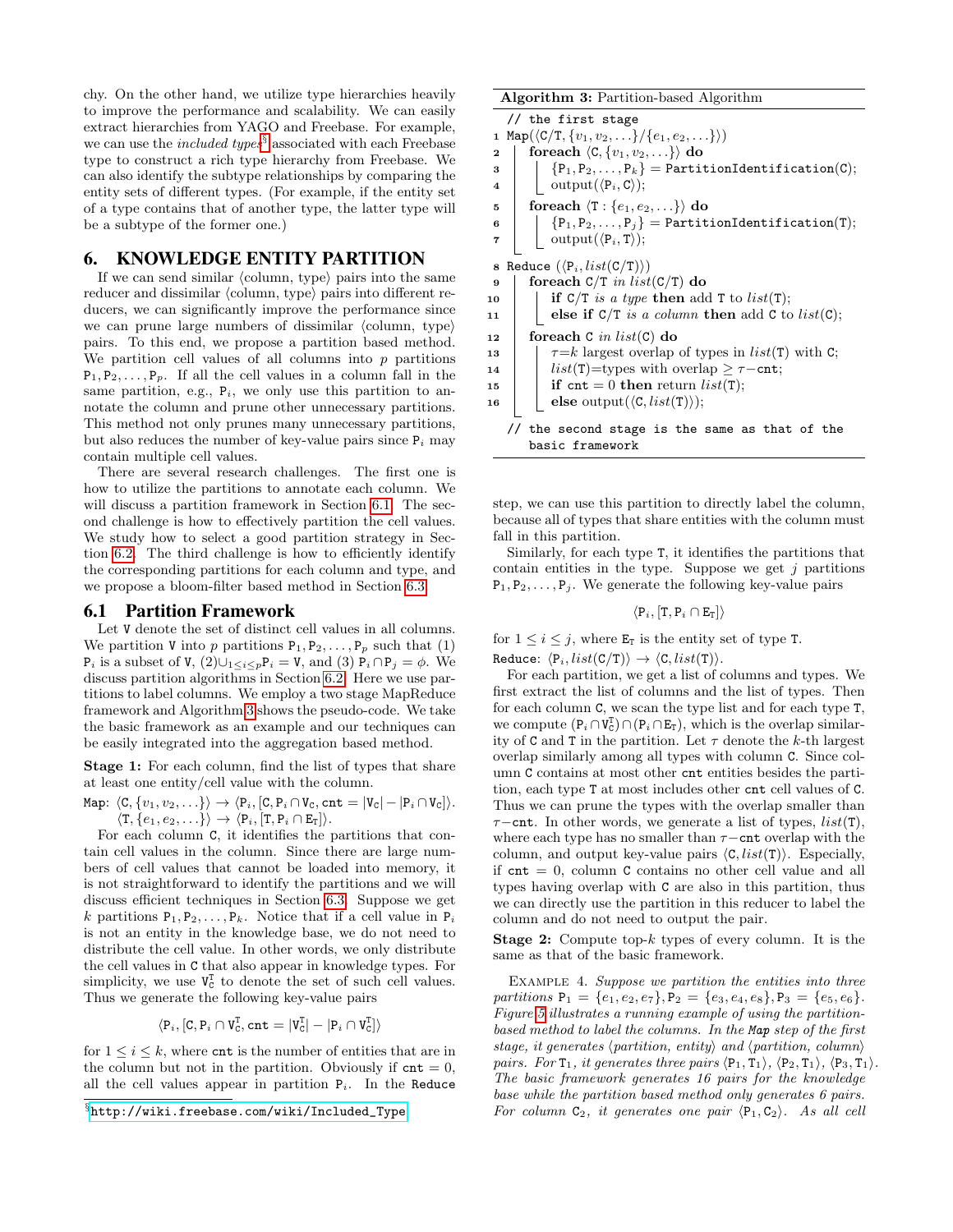values fall in partition  $P_1$ , we can use this partition to label the column in the Reduce step. Similarly all cell values in  $C_3$ fall in partition  $P_2$ . The basic framework generates 16 pairs for the columns while the partition method only generates  $\lambda$ pairs  $(v_5, v_6, v_7, v_8)$  do not appear in the knowledge base). In the Reduce step, in the reducer of  $P_1$ , we can directly label  $C_2$ and do not need to output the key-value pairs since all types having overlap with  $C_2$  are also in this partition. Similarly we can directly label  $C_3$  and early terminate the two columns.

The partition based method is orthogonal to the aggregation based method and two methods can be used simultaneously.

# <span id="page-8-0"></span>6.2 Partition Algorithm

Since different partition strategies will affect the pruning power (whether we can prune unnecessary partitions) and the number of key-value pairs, it is very important to select a high-quality partition strategy. To address this issue, we first study how to evaluate a partition strategy.

To evaluate a partition strategy, we model the columns as a graph and transform the graph partition problem to our partition problem as follows. For ease of presentation, we first assume each column has at most two cell values. In the graph, the vertices are cell values. There is an edge between two vertices if there is a column which contains the cell values of the two vertices. The edge weight is the number of columns that contain the two cell values. If we want to partition the cell values into  $p$  partitions, we aim to partition the graph into  $p$  subgraphs. Notice that in a graph partition strategy, if we cut an edge with weight  $w$ , w columns w.r.t. the edge will be affected. Thus cutting an edge with weight  $w$  will increase  $w$  key-value pairs. It also reduces the probability to use a single partition to label a column. Thus we want to find a partition with minimum cut weight, i.e., the sum of the weights of cut edges. Therefore, our finding optimal partition strategy problem is NP-Hard proved by a reduction from the graph partition problem.

We extend this method to support the case that each column can have more than two cell values. The only difference is that the weight of cutting an edge is dependent on those edges that have been cut. We also utilize the graph partition method to evaluate a partition strategy. However Web tables are not given and we cannot partition the cell values off-line. To address this issue, we use entities in the knowledge base to facilitate the partition. The main reason is that if a cell value does not appear in the knowledge base, we cannot utilize it to do annotation. Thus we can utilize entities to construct the graph. In addition, given an edge of two entities, we cannot get its weight, i.e., the real number of columns that contain the two entities. Alternatively, we use the number of types that contain the two entities to approximate the edge weight. Thus we can build a graph based on the knowledge base. We extend existing graph-partitioning algorithms (e.g., [\[16\]](#page-11-36)) to partition the weighted graph, with the goal of (1) minimizing the weight of cut edges and (2) making each partition have the same weight.

Figure [6](#page-8-2) shows the graph constructed from the knowledge base in Figure [2.](#page-4-1) Each vertex represents a distinct entity. The weight of an edge is the number of types that contain the two entities on the edge. The weight of edges between two dotted ellipses denotes the weights of all the edges between vertices in the two ellipses. If  $p = 3$ , the three partitions should be  $P_1 = \{e_1, e_2, e_7\}$ ,  $P_2 = \{e_3, e_4, e_8\}$ ,  $P_3 = \{e_5, e_6\}$ .



<span id="page-8-2"></span>Figure 6: Partitioning entities.

# <span id="page-8-1"></span>6.3 Partition Identification

In this section, we discuss how to identify partitions for each type and column. For each type, during the graph partitioning phase, we keep the partitions for each type and generate the key-value pair  $\langle T, \{P_1, P_2, ...\} \rangle$ . Thus in the Map step of the first stage, we directly load the pairs to generate the key-value pairs  $\langle P_i, T \rangle$ .

Since each column is not given, we need to online identify the partitions that contain a cell value in the column. A straightforward method is to use a hash based method. However the number of entities is rather large, and we cannot load the hash table into memory. To address this issue, we use a bloom filter based method. The bloom filter [\[4\]](#page-11-37) is a probabilistic method to efficiently check whether an element is in a set using multiple hash functions.

For each partition, we use a bloom filter to represent the entities in the partition. To identify the partitions of each column, for each cell value, we enumerate the  $p$  partitions. For each partition, we check whether the cell value is in the partition. If the cell value is not in the partition based on the bloom filter, we can ignore the partition; otherwise the partition is added into the partition list of the column, with a false-positive probability. Iteratively we can identify all the partitions. The false positives introduced by the bloom filter will not affect the correctness as stated in Theorem [3.](#page-8-3)

<span id="page-8-3"></span>THEOREM 3. The partition based method satisfies correct $ness - it can correctly find top-k types for each column.$ 

PROOF SKETCH. The partition based method partitions the types into  $P_1, P_2, \ldots, P_p$ . If a cell value is the same as an entity, they must be in a same partition. Thus if a type T and a column C share a common entity/cell value, they must share a common partition. Although the bloom filter may involve false positives, we compute their overlap based on  $(P_i \cap V_C^T) \cap (P_i \cap E_T)$ . If a cell value is a false positive of partition  $P_i$ , it will not be in  $P_i \cap E_T$ . Thus the partition based method satisfies correctness.  $\quad \Box$ 

However this method needs to enumerate  $p$  bloom filters of every partition and for each partition, it has to compute  $t$  hash values using the  $t$  hash functions, which is expensive. To alleviate this problem, we utilize a bloom filter hierarchy [\[25\]](#page-11-38) to improve the performance. We build a binary tree structure where each leaf node is a bloom filter. The parent of two leaf nodes is the bloom filter build upon entities in the two partitions. Obviously the root is the bloom filter for all entities. Then given a cell value, we identify the partitions in an up-down manner from the root. If the cell value is not in the root bloom filter, we terminate; otherwise we check its two children. Iteratively, we can identify all partitions. This method only needs to enumerate  $\log_2 p$  bloom filters.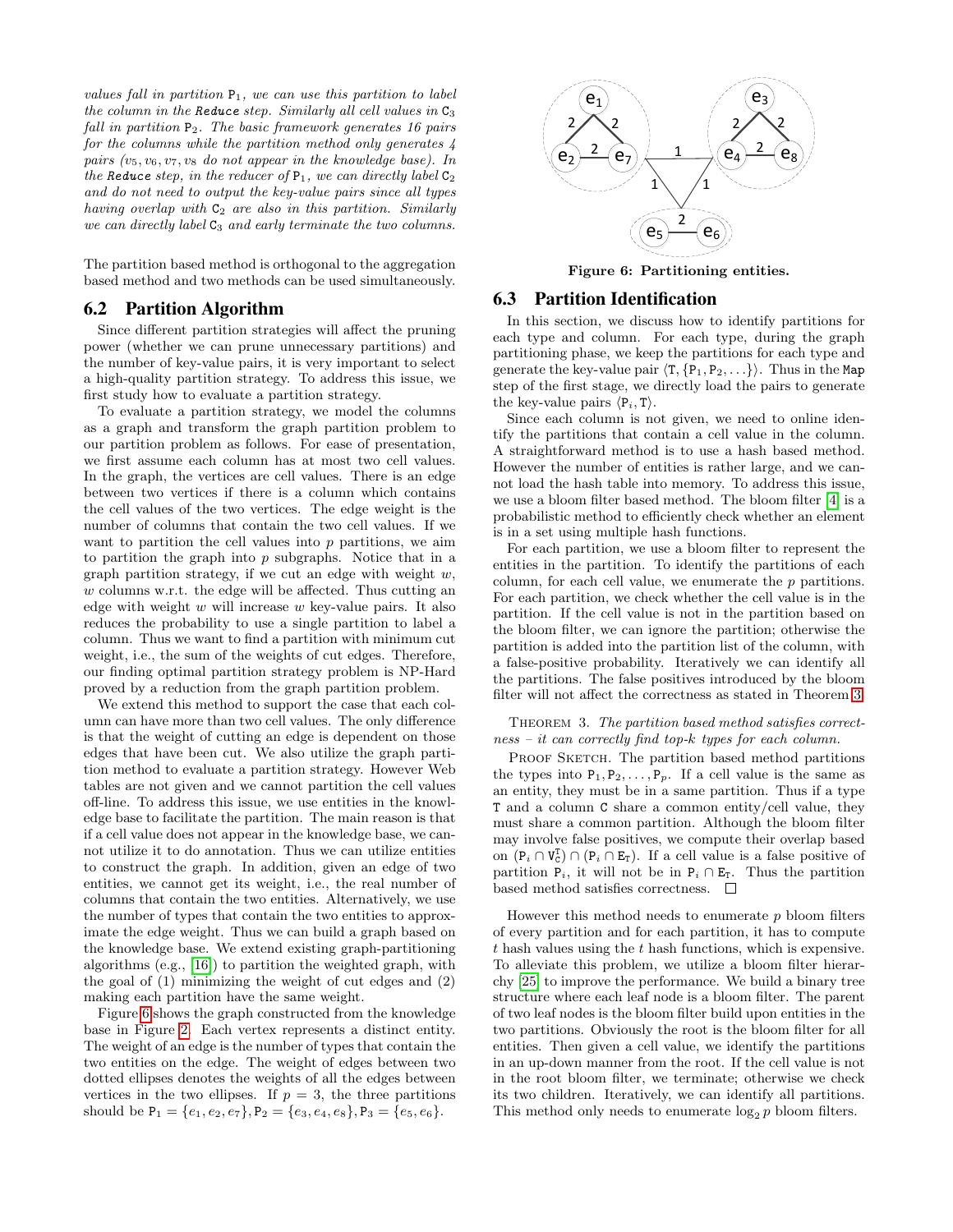# <span id="page-9-0"></span>7. EXPERIMENTS

The goals of our experiments are to (1) evaluate the effectiveness of our column concept identification approach that utilizes knowledge bases fuzzily to label Web tables; and (2) validate the performance and scalability of our methods.

Datasets: Table [2](#page-9-1) summarizes our datasets. For Web tables, we used (1)  $WWT^{\P}$ , whose tables were manually extracted from Wikipedia and annotated with ground-true entities and types, and  $(2)$  WEX<sup>||</sup>, whose tables were extracted from Wikipedia by a Freebase Wikipedia Extraction project. For knowledge bases, we used (1) Freebase[∗∗](#page-9-4), a collaboratively created knowledge based that is manually built by data-loving users, and (2) Yago[††](#page-9-5), a large semantic knowledge base which is derived from Wikipedia, WordNet and GeoNames. Both knowledge bases are publicly well-known.

<span id="page-9-1"></span>Table 2: Web Tables and Knowledge Bases

| $\text{Dataset}$ | Size(MB)     | Tables<br>#       | $#$ Columns  | $#$ Cell Values |
|------------------|--------------|-------------------|--------------|-----------------|
| WWT              | 7.3          | 6318              | 27,695       | 459,641         |
| WEX              | 423          | 242,062           | 1,179,125    | 19,922,138      |
| Dataset          | (MB)<br>Size | <b>Types</b><br># | $#$ Entities |                 |
| Freebase         | 1200         | 1721              | 43,648,334   |                 |
| Yago             | 157          | 292,861           | 9,003,751    |                 |

Settings: We implemented our algorithms in Hadoop. All experiments except scaleup ones were run on a 20-node Dell cluster, each with two  $Intel(R)$   $Xeon(R)$   $E5420$   $2.5GHz$  processors with eight cores, 16GB RAM, and 1TB disk. Thus the cluster consists of 160 cores, 320GB memory and 20TB disk. Each node is installed with 64-bit Ubuntu Server 10.04, Java 1.6, and Hadoop 1.0.3. We set  $\beta$  as 1GB.  $\alpha$  and  $\beta$  can be set by evaluating the cost of distributing key-value pairs and side data based on experimental evaluation. In our experiments, we set  $\beta$  as 1 and  $\alpha$  as the ratio of the number of entities to the number of distinct entities.

Due to space constraints, in the experiments we only showed the results on the overlap similarity, Jaccard similarity, Fuzzy Jaccard similarity. We obtained similar results for other similarity functions, e.g., Cosine and Dice.

# 7.1 Annotation Quality

In this section, we evaluate the annotation quality of our similarity-join based framework. We compared with the machine learning based method [\[19\]](#page-11-3), GraphicalModel. We used the well-known metrics, precision, recall, and F-measure, to evaluate the annotation quality. Let  $c_{no}$  denote the number of columns that have been manually annotated with ground truth,  $a_{no}$  denote the number of annotated columns of an algorithm, and  $a_t$  denote the number of truly annotated columns (If the ground truth of a column is in the top- $k$ types annotated by an algorithm, the column is taken as truly annotated.). The precision is  $p = \frac{a_t}{a_{no}}$ , the recall is  $r = \frac{a_t}{c_{n_0}}$ , and the F-measure is  $\frac{2 \cdot p \cdot r}{p+r}$ .

We first compared the quantity by varying  $k$  on the WWT and Freebase datasets. Figure [7](#page-10-0) shows the result quality. We have the following observations. First, our similarity join based method, especially using Jaccard similarity and fuzzy Jaccard similarity, nearly achieved the same quality as

<span id="page-9-3"></span> $\mathbin{\parallel}$ <http://wiki.freebase.com/wiki/WEX>

the machine learning based method GraphicalModel. Second, for precision, our method using fuzzy Jaccard similarity outperformed GraphicalModel. This is because for each column, GraphicalModel will identify top- $k$  types which may be wrongly annotated while our method will not annotate the columns if it cannot find relevant types. In terms of recall, GraphicalModel outperformed our similarity join based method since it can always identify top-k types for each column. Third, our method using fuzzy Jaccard similarity was better than that using Jaccard similarity, which in turn outperformed that using the overlap similarity. The is because fuzzy Jaccard similarity can tolerate inconsistences between cell values and entities, and Jaccard similarity utilized the type and column sizes to annotate a column which can remove the stop types, e.g., music. For example, fuzzy Jaccard similarity outperformed Jaccard similarity about 5%, which was better than overlap similarity about 5%. Fourth, a larger k will increase the annotation quality, because it returned more types to annotate a column.

We then evaluated the quality on different datasets by fixing  $k = 3$ . Figure [8](#page-10-1) shows the results. We have the following observations. First, on different Web tables and knowledge bases, our similarity join based method still achieved the same high quality as GraphicalModel. Second, the annotation quality using Yago is better than that using Freebase, because Yago contains larger numbers of types than Freebase.

# 7.2 Performance and Scalability

To evaluate the performance of our algorithms on large datasets, we increased WEX by 5, 10, 15, 20, 25 times as follows. Suppose we want to increase a dataset by  $n$  times. For each column with  $m$  cell values, we randomly selected  $m-1, m-2, \ldots, m-n$  cell values and took them as new columns. (If a column had smaller than  $n$  cell values, we randomly selected n groups of  $m-1$  cell values and took them as new columns.) We use  $WEX \times n$  to represent the increase factor. For example,  $WEX \times 10$  represents the WEX dataset increased 10 times. Notice that  $WEX \times 25$  contains about 30 million columns and 500 million cell values.

#### *7.2.1 Running Time*

We compare the annotation performance of our four methods: the basic similarity-join framework (Basic), the knowledge type aggregation based method (Aggregation), the knowledge entity partition based method (Partition), and the hybrid method which uses these two optimization techniques (Hybrid). Notice that GraphicalModel is rather inefficient. For example, it took an hour to annotate 100 tables using Freebase. Thus we did not compare with it in terms of running time. We compared the performance by varying the dataset sizes. Since overlap similarity and Jaccard similarity nearly achieved the same performance, we only used the Jaccard and fuzzy Jaccard similarity. We used WEX and Freebase datasets and set  $k = 3$ . Figure [9](#page-10-2) shows the results. In this figure, for each algorithm, the bottom bar denotes the time of the first stage in the algorithm and the top bar denotes the time of the second stage.

We can see that the Hybrid method achieved the highest performance and the Basic method got the worst performance. The knowledge type aggregation based method improved the performance as it can reduce the number of keyvalues pairs by aggregating the types. The knowledge entity partition based method also improved the performance, because it cannot only prune large numbers of unnecessary

<span id="page-9-2"></span><sup>¶</sup> <http://www.it.iitb.ac.in/~sunita/wwt/>

<span id="page-9-4"></span><sup>∗∗</sup><http://www.freebase.com>

<span id="page-9-5"></span><sup>††</sup><http://www.mpi-inf.mpg.de/yago-naga/yago/>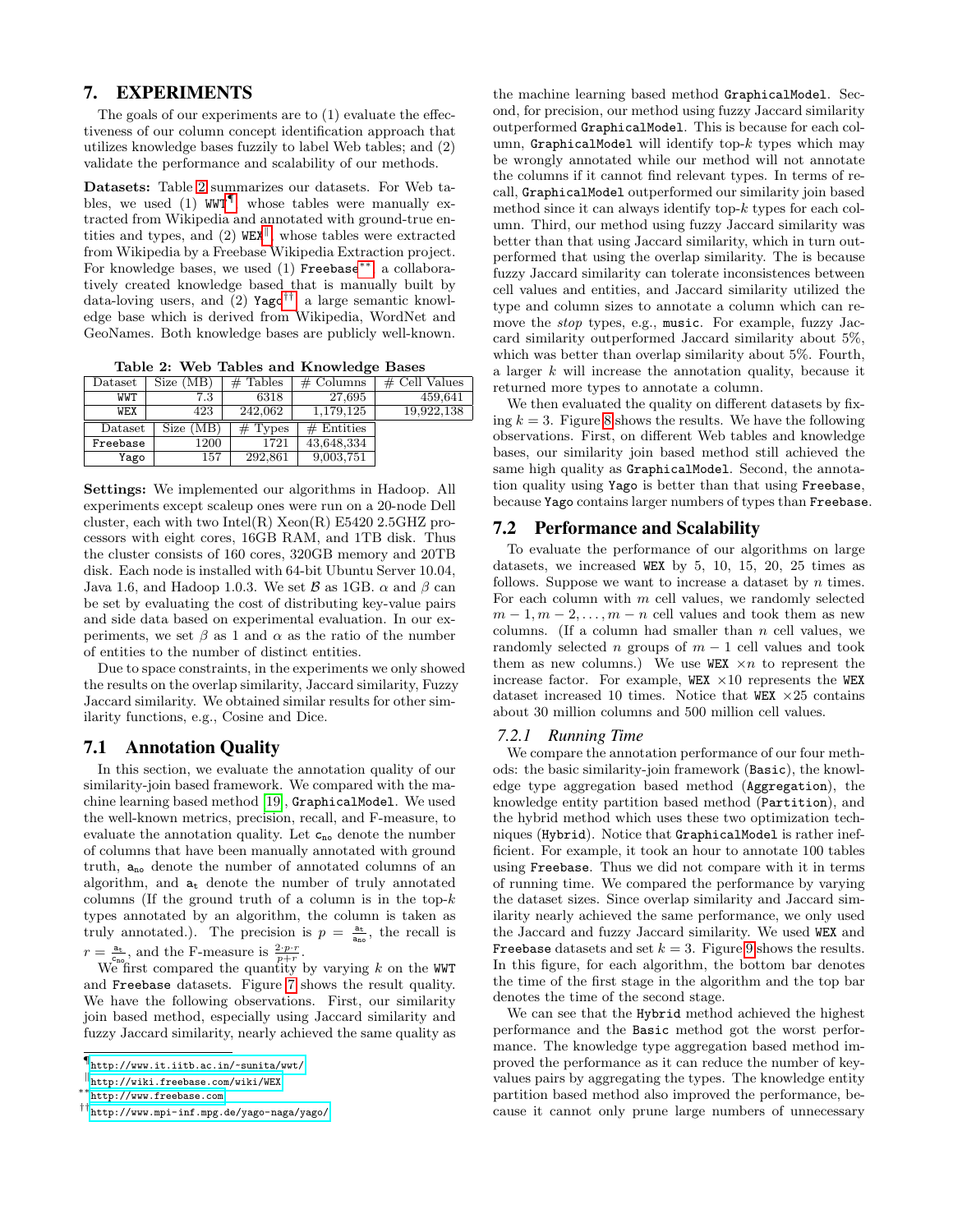

<span id="page-10-0"></span>

<span id="page-10-2"></span>Figure 9: Evaluating running time by varying dataset sizes on WEX + Freebase  $(k = 3)$ .

partitions but also reduce the number of key-value pairs. For example, on WEX  $\times 25$  dataset, Basic took about 9 minutes, Aggregation improved the time to 5 minutes, and Partition took about 4 minutes. Hybrid further improved the time to 3.5 minutes. The experimental results show the superiority of our proposed techniques which can significantly improve the performance.

## *7.2.2 Speedup*

We evaluated our algorithms by fixing the datasset size and varying the number of nodes in the cluster. We used WEX  $\times$ 10 and Freebase datasets. Figure [10](#page-10-3) shows the running time by varying the number of nodes from 4 to 20. We can see that with the increase of the number of nodes, the performance of our method improved. For instance, using Jaccard similarity, Hybrid took 4.5 minutes on 4 nodes and improved the time to less than 2 minutes for 20 nodes.

We also evaluated the speedup of our algorithms, i.e., the ratio of the performance improvement compared with that of the minimum number of nodes. For example, for 20 nodes, the speedup is the ratio between the running time on the 4 nodes and that on 20 nodes. We also plot the ideal speedup curve. For example, if the nodes are doubled, the ideal speedup should be 2. Figure [11](#page-10-4) shows the results. We can see that our methods achieved good speedup.

<span id="page-10-3"></span><span id="page-10-1"></span>Figure 10: Evaluating running time by varying number of nodes on WEX  $\times 10$  + Freebase ( $k = 3$ ).



<span id="page-10-4"></span>Figure 11: Speedup on WEX  $\times$ 10 + Freebase ( $k = 3$ ).

## *7.2.3 Scaleup*

To evaluate the scaleup of our methods, we increased both the dataset sizes and the number of nodes in the cluster. We used our best algorithm, Hybrid, which used both knowledge type aggregation and entity partition techniques. We also added the ideal scaleup curve which should be a constant. Figures [12](#page-11-39) and [13](#page-11-40) show the running time on the Freebase and Yago datasets respectively, with increasing the number of nodes from 4 to 20 and dataset sizes from 5 to 25. We can see that our method scaled up very well for both Jaccard similarity and fuzzy Jaccard similarity, and nearly reached the ideal scaleup. This is attributed to our partition based method which can prune unnecessary partitions and reduce the number of key-value pairs.